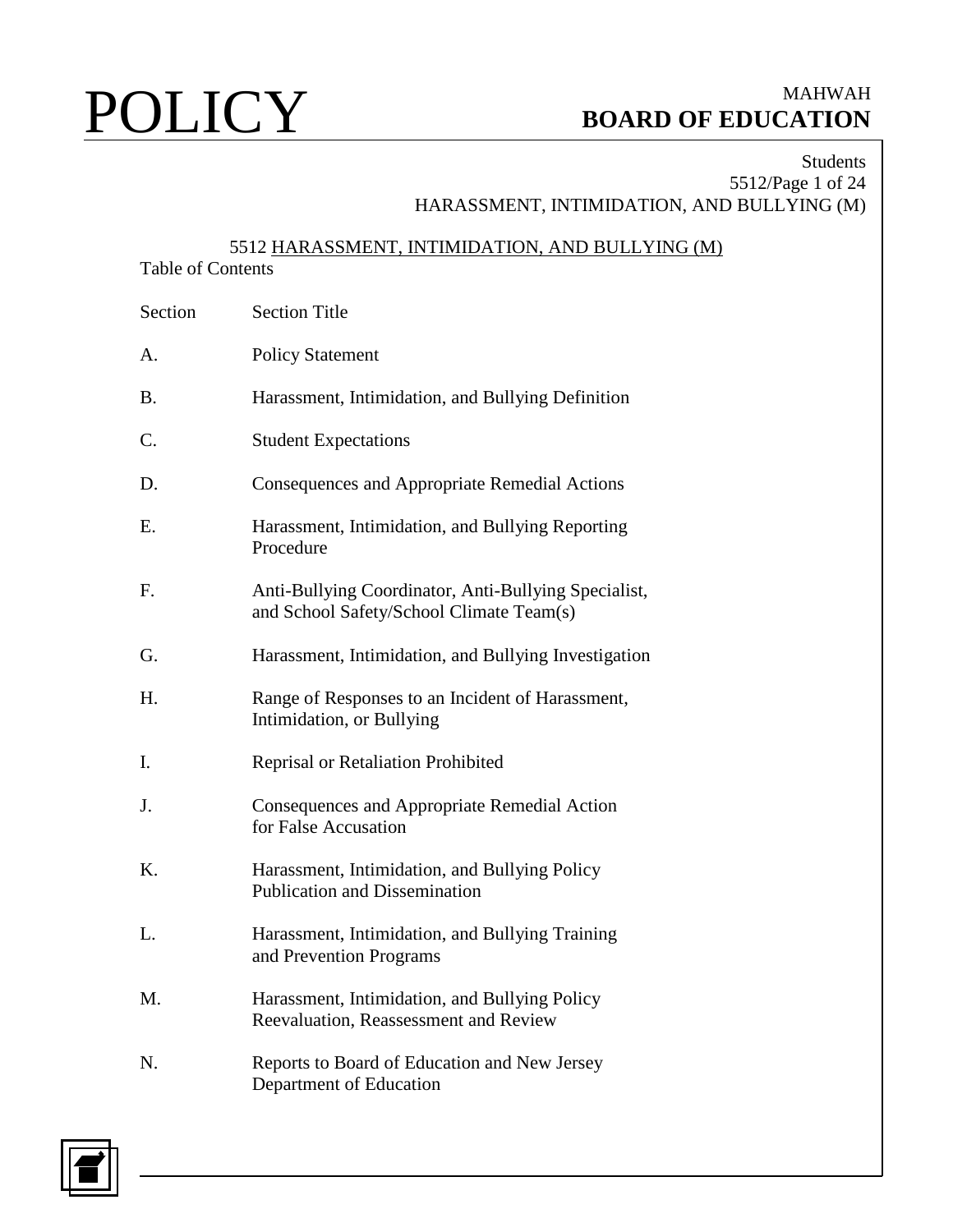### Students 5512/Page 2 of 24 HARASSMENT, INTIMIDATION, AND BULLYING (M)

- O. School and District Grading Requirements
- P. Reports to Law Enforcement
- Q. Collective Bargaining Agreements and Individual **Contracts**
- R. Students with Disabilities
- S. Approved Private Schools for Students with Disabilities (APSSD)
- A. Policy Statement

The Board of Education prohibits acts of harassment, intimidation, or bullying of a student. A safe and civil environment in school is necessary for students to learn and achieve high academic standards. Harassment, intimidation, or bullying, like other disruptive or violent behaviors, is conduct that disrupts both a student's ability to learn and a school's ability to educate its students in a safe and disciplined environment. Harassment, intimidation, or bullying is unwanted, aggressive behavior that may involve a real or perceived power imbalance. Since students learn by example, school administrators, faculty, staff and volunteers should be commended for demonstrating appropriate behavior, treating others with civility and respect, and refusing to tolerate harassment, intimidation, or bullying.

For the purposes of this Policy, the term "parent," pursuant to N.J.A.C. 6A:16-1.3, means the natural parent(s) or adoptive parent(s), legal guardian(s), foster parent(s), or parent surrogate(s) of a student. Where parents are separated or divorced, "parent" means the person or agency which has legal custody of the student, as well as the natural or adoptive parent(s) of the student, provided such parental rights have not been terminated by a court of appropriate jurisdiction.

B. Harassment, Intimidation, and Bullying Definition

"Harassment, intimidation, or bullying" means any gesture, any written, verbal or physical act, or any electronic communication, as defined in N.J.S.A. 18A:37-14, whether it be a single incident or a series of incidents that:

1. Is reasonably perceived as being motivated by either any actual or perceived characteristic, such as race, color, religion, ancestry, national

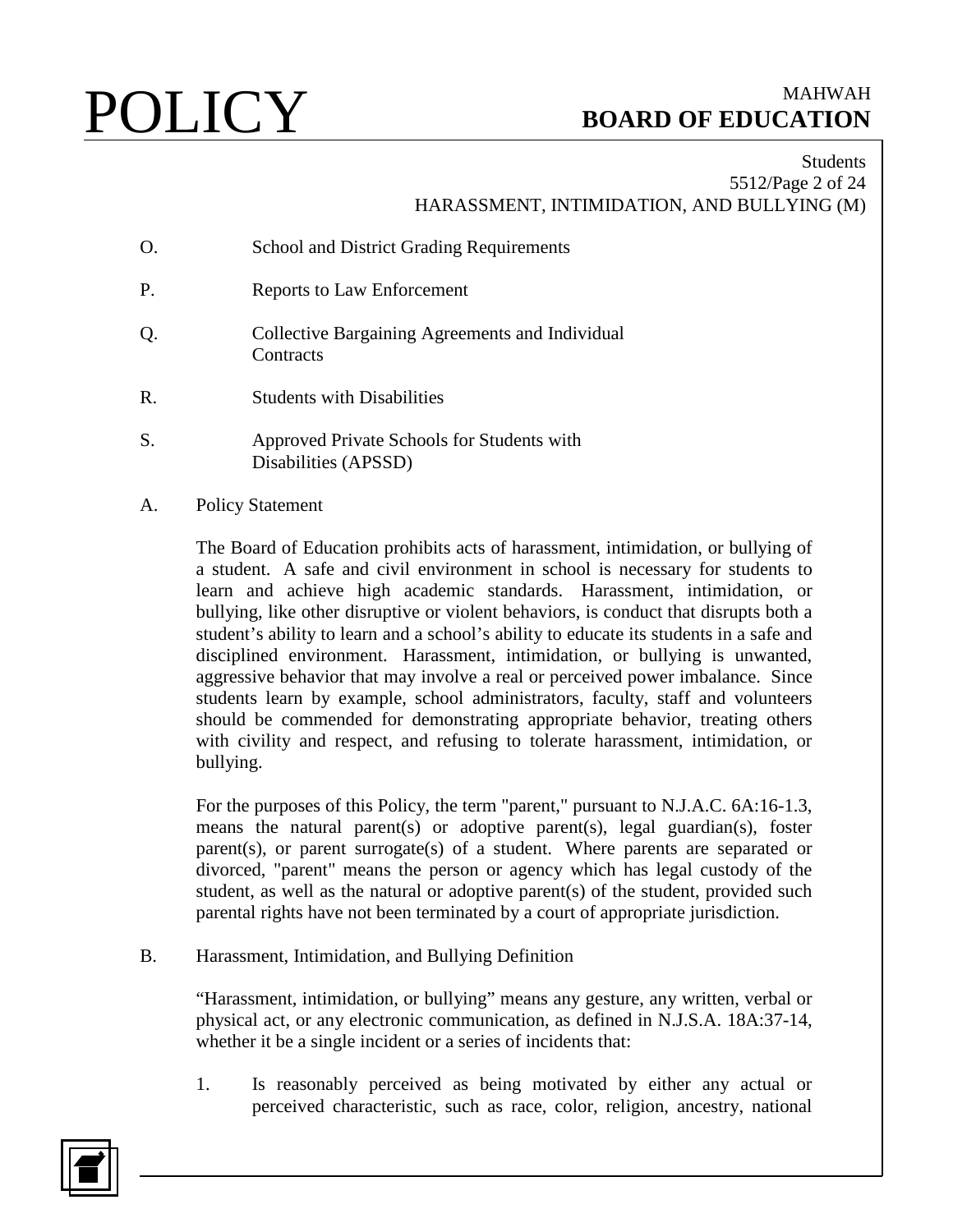### Students 5512/Page 3 of 24 HARASSMENT, INTIMIDATION, AND BULLYING (M)

origin, gender, sexual orientation, gender identity and expression, or a mental, physical or sensory disability, or by any other distinguishing characteristic;

- 2. Takes place on school property, at any school-sponsored function, on a school bus, or off school grounds, as provided for in N.J.S.A. 18A:37- 15.3;
- 3. Substantially disrupts or interferes with the orderly operation of the school or the rights of other students; and that
	- a. A reasonable person should know, under the circumstances, that the act(s) will have the effect of physically or emotionally harming a student or damaging the student's property, or placing a student in reasonable fear of physical or emotional harm to his/her person or damage to his/her property; or
	- b. Has the effect of insulting or demeaning any student or group of students; or
	- c. Creates a hostile educational environment for the student by interfering with a student's education or by severely or pervasively causing physical or emotional harm to the student.

Schools are required to address harassment, intimidation, and bullying occurring off school grounds, when there is a nexus between the harassment, intimidation, and bullying and the school (e.g., the harassment, intimidation, or bullying substantially disrupts or interferes with the orderly operation of the school or the rights of other students).

"Electronic communication" means a communication transmitted by means of an electronic device, including, but not limited to: a telephone, cellular phone, computer, or pager.

C. Student Expectations

The Board expects students to conduct themselves in keeping with their levels of development, maturity and demonstrated capabilities with proper regard for the rights and welfare of other students and school staff, the educational purpose underlying all school activities and the care of school facilities and equipment consistent with the Code of Student Conduct.

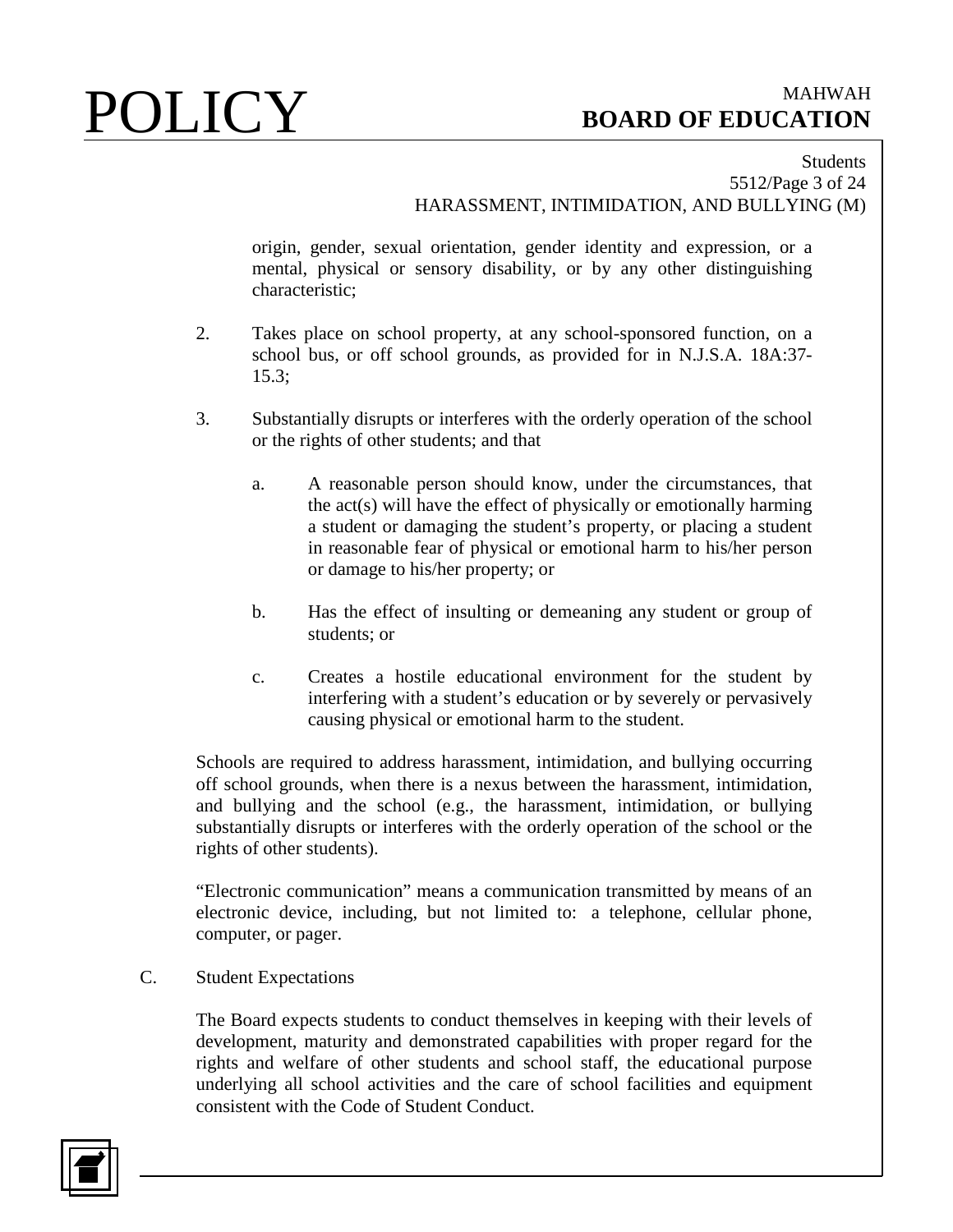### Students 5512/Page 4 of 24 HARASSMENT, INTIMIDATION, AND BULLYING (M)

The Board believes that standards for student behavior must be set cooperatively through interaction among the students, parents, school employees, school administrators, school volunteers, and community representatives, producing an atmosphere that encourages students to grow in self-discipline. The development of this atmosphere requires respect for self and others, as well as for school district and community property on the part of students, staff, and community members.

Students are expected to behave in a way that creates a supportive learning environment. The Board believes the best discipline is self-imposed, and it is the responsibility of staff to use instances of violations of the Code of Student Conduct as opportunities to help students learn to assume and accept responsibility for their behavior and the consequences of their behavior. Staff members who interact with students shall apply best practices designed to prevent student conduct problems and foster students' abilities to grow in self-discipline.

The Board expects that students will act in accordance with the student behavioral expectations and standards regarding harassment, intimidation, and bullying, including:

- 1. Student responsibilities (e.g., requirements for students to conform to reasonable standards of socially accepted behavior; respect the person, property and rights of others; obey constituted authority; and respond to those who hold that authority);
- 2. Appropriate recognition for positive reinforcement for good conduct, selfdiscipline, and good citizenship;
- 3. Student rights; and
- 4. Sanctions and due process for violations of the Code of Student Conduct.

Pursuant to N.J.S.A.  $18A:37-15(a)$  and N.J.A.C.  $6A:16-7.1(a)1$ , the district has involved a broad-base of school and community members, including parents, students, instructional staff, student support services staff, school administrators, and school volunteers, as well as community organizations, such as faith-based, health and human service, business and law enforcement, in the development of this Policy. Based on locally determined and accepted core ethical values adopted by the Board, pursuant to N.J.A.C. 6A:16-7.1(a)2, the Board must develop guidelines for student conduct pursuant to N.J.A.C. 6A:16-7.1. These guidelines

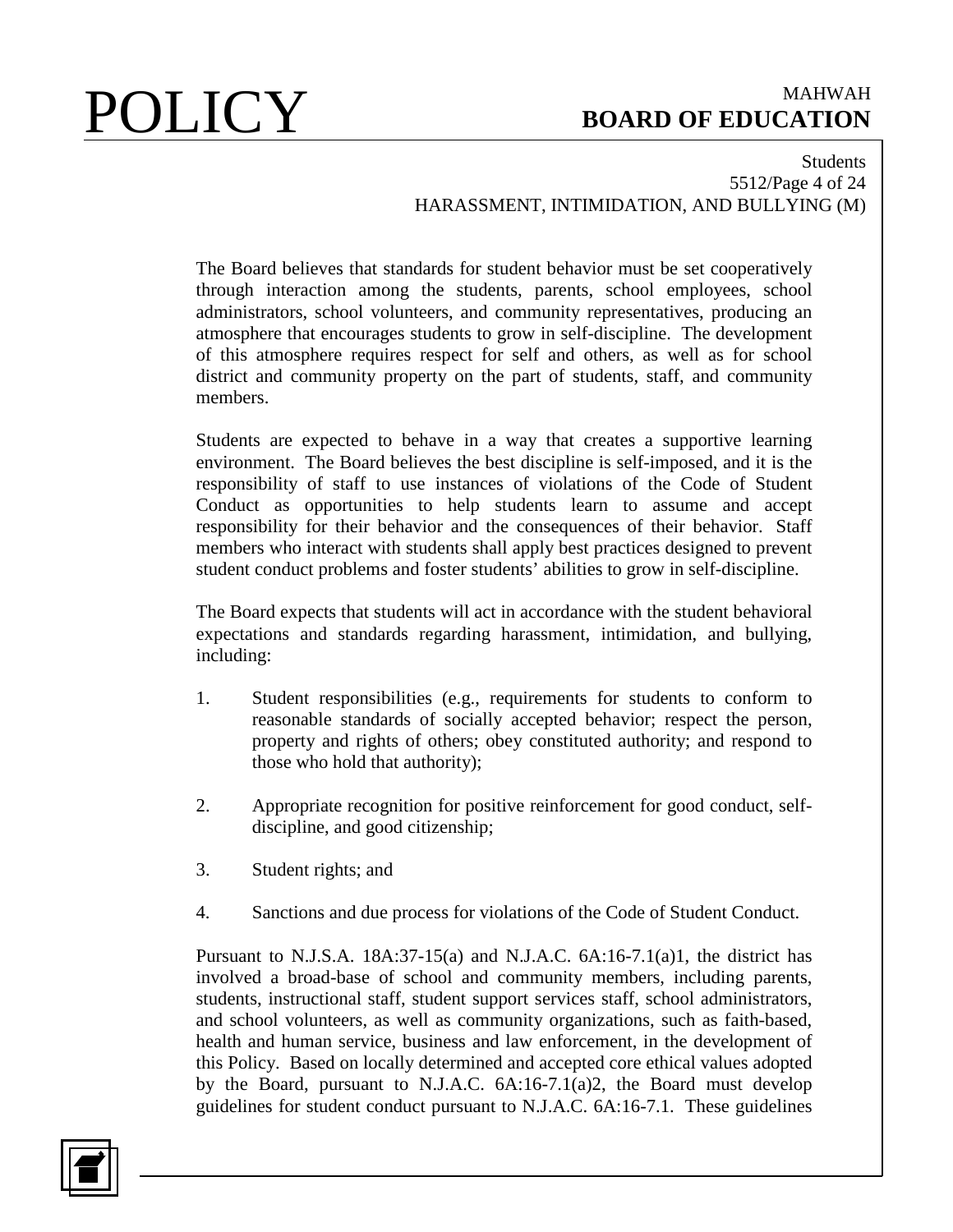### Students 5512/Page 5 of 24 HARASSMENT, INTIMIDATION, AND BULLYING (M)

for student conduct will take into consideration the developmental ages of students, the severity of the offenses and students' histories of inappropriate behaviors, and the mission and physical facilities of the individual school(s) in the district. This Policy requires all students in the district to adhere to the rules established by the school district and to submit to the remedial and consequential measures that are appropriately assigned for infractions of these rules.

Pursuant to N.J.A.C. 6A:16-7.1, the Superintendent must annually provide to students and their parents the rules of the district regarding student conduct. Provisions shall be made for informing parents whose primary language is other than English.

The district prohibits active or passive support for acts of harassment, intimidation, or bullying. Students are encouraged to support other students who:

- 1. Walk away from acts of harassment, intimidation, and bullying when they see them;
- 2. Constructively attempt to stop acts of harassment, intimidation, or bullying;
- 3. Provide support to students who have been subjected to harassment, intimidation, or bullying; and
- 4. Report acts of harassment, intimidation, and bullying to the designated school staff member.
- D. Consequences and Appropriate Remedial Actions

Consequences and Appropriate Remedial Actions – Students

The Board of Education requires its school administrators to implement procedures that ensure both the appropriate consequences and remedial responses for students who commit one or more acts of harassment, intimidation, or bullying, consistent with the Code of Student Conduct. The following factors, at a minimum, shall be given full consideration by school administrators in the implementation of appropriate consequences and remedial measures for each act of harassment, intimidation, or bullying by students.

Appropriate remedial action for a student who commits an act of harassment, intimidation, or bullying that takes into account the nature of the behavior; the

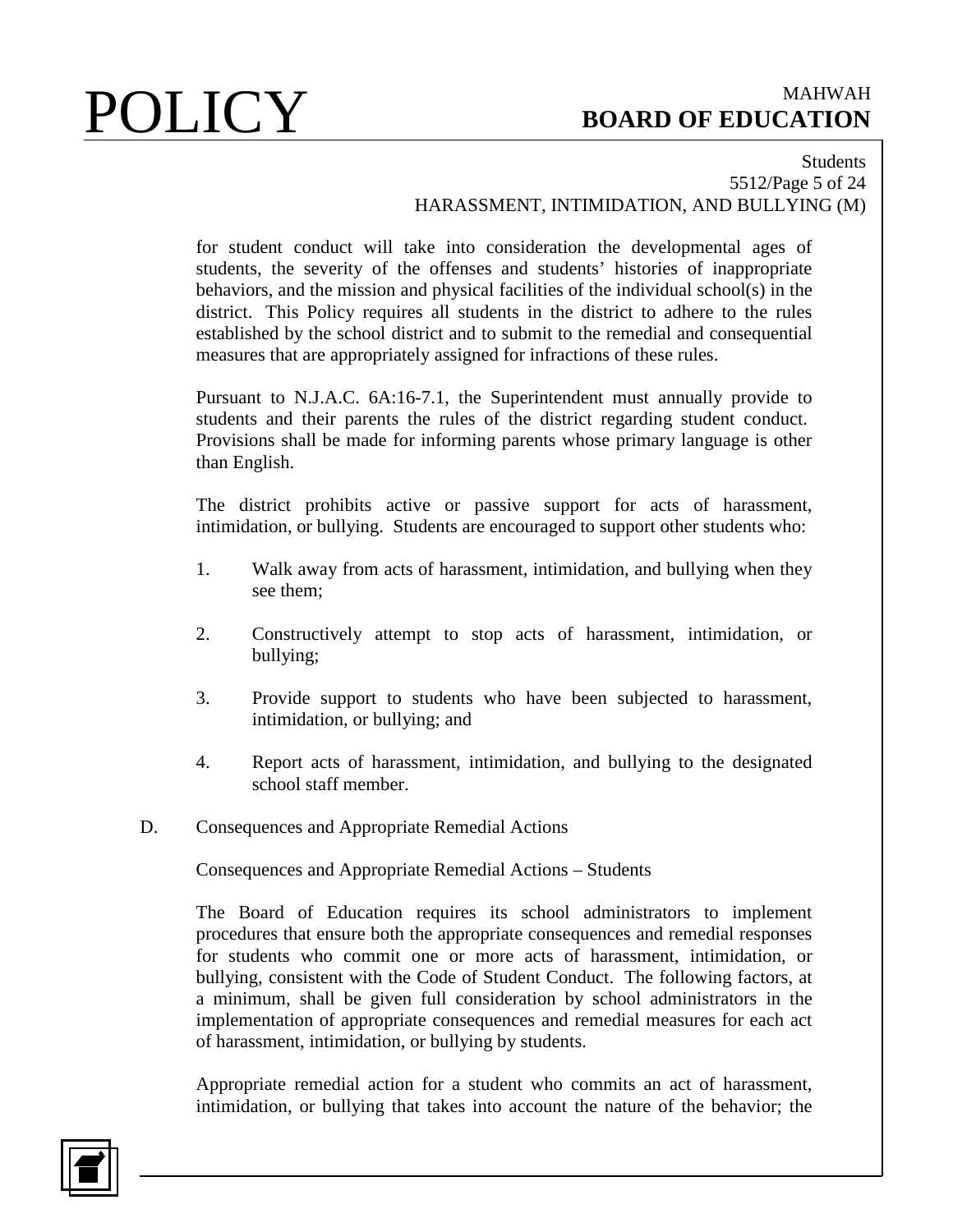### Students 5512/Page 6 of 24 HARASSMENT, INTIMIDATION, AND BULLYING (M)

nature of the student's disability, if any, and to the extent relevant; the developmental age of the student; and the student's history of problem behaviors and performance. The appropriate remedial action may also include a behavioral assessment or evaluation including, but not limited to, a referral to the Child Study Team as appropriate; and supportive interventions and referral services, including those at N.J.A.C. 6A:16-8.

Factors for Determining Consequences – Student Considerations

- 1. Age, developmental and maturity levels of the parties involved and their relationship to the school district;
- 2. Degrees of harm;
- 3. Surrounding circumstances;
- 4. Nature and severity of the behavior(s);
- 5. Incidences of past or continuing patterns of behavior;
- 6. Relationships between the parties involved; and
- 7. Context in which the alleged incidents occurred.

Factors for Determining Consequences – School Considerations

- 1. School culture, climate, and general staff management of the learning environment;
- 2. Social, emotional, and behavioral supports;
- 3. Student-staff relationships and staff behavior toward the student;
- 4. Family, community, and neighborhood situation; and
- 5. Alignment with Board policy and regulations/procedures.

Factors for Determining Remedial Measures

### Personal

- 1. Life skill deficiencies;
- 2. Social relationships;
- 3. Strengths;
- 4. Talents;
- 5. Interests;
- 6. Hobbies;
- 7. Extra-curricular activities;
- 8. Classroom participation;
- 9. Academic performance; and
- 10. Relationship to students and the school district.

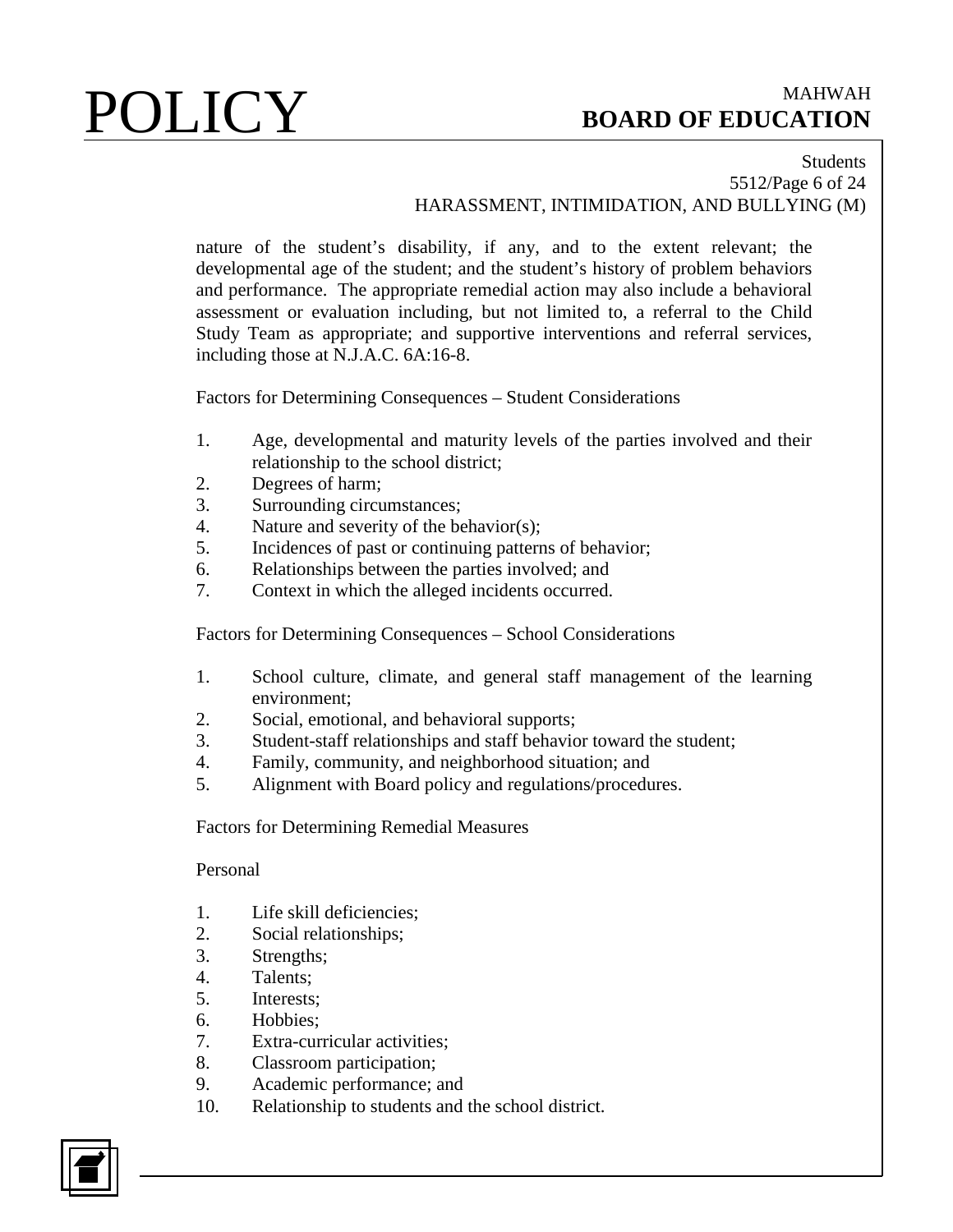### Students 5512/Page 7 of 24 HARASSMENT, INTIMIDATION, AND BULLYING (M)

### Environmental

- 1. School culture;
- 2. School climate;
- 3. Student-staff relationships and staff behavior toward the student;
- 4. General staff management of classrooms or other educational environments;
- 5. Staff ability to prevent and manage difficult or inflammatory situations;
- 6. Social-emotional and behavioral supports;
- 7. Social relationships;
- 8. Community activities;
- 9. Neighborhood situation; and
- 10. Family situation.

Consequences for a student who commits one or more acts of harassment, intimidation, or bullying may range from positive behavioral interventions up to and including suspension or expulsion of students, as set forth in the Board's approved Code of Student Conduct pursuant to N.J.A.C. 6A:16-7.1. Consequences for a student who commits an act of harassment, intimidation, or bullying are those that are varied and graded according to the nature of the behavior; the nature of the student's disability, if any, and to the extent relevant; the developmental age of the student; and the student's history of problem behaviors and performance consistent with the Board's approved Code of Student Conduct and N.J.A.C. 6A:16-7, Student Conduct. The use of negative consequences should occur in conjunction with remediation and not be relied upon as the sole intervention approach.

Remedial measures shall be designed to correct the problem behavior, prevent another occurrence of the problem, protect and provide support for the victim of the act, and take corrective action for documented systemic problems related to harassment, intimidation, or bullying. The consequences and remedial measures may include, but are not limited to, the examples listed below:

Examples of Consequences

- 1. Admonishment;
- 2. Temporary removal from the classroom;
- 3. Deprivation of privileges;
- 4. Classroom or administrative detention;
- 5. Referral to disciplinarian;

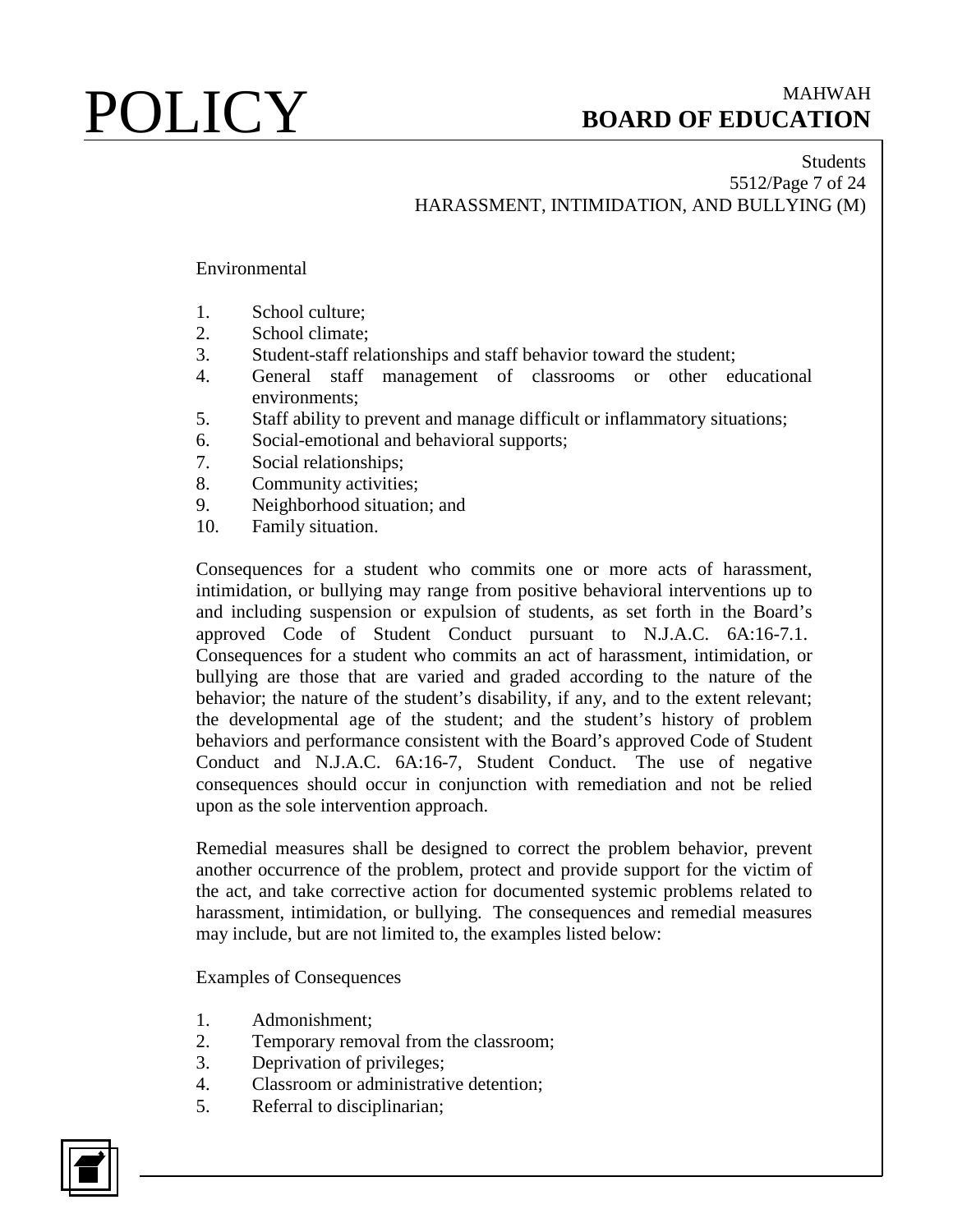### Students 5512/Page 8 of 24 HARASSMENT, INTIMIDATION, AND BULLYING (M)

- 6. In-school suspension;
- 7. Out-of-school suspension (short-term or long-term);
- 8. Reports to law enforcement or other legal action; or
- 9. Expulsion.

Examples of Remedial Measures

Personal – Student Exhibiting Bullying Behavior

- 1. Develop a behavioral contract with the student. Ensure the student has a voice in the outcome and can identify ways he or she can solve the problem and change behaviors;
- 2. Meet with parents to develop a family agreement to ensure the parent and the student understand school rules and expectations;
- 3. Explain the long-term negative consequences of harassment, intimidation, and bullying on all involved;
- 4. Ensure understanding of consequences, if harassment, intimidation, and bullying behavior continues;
- 5. Meet with school counselor, school social worker, or school psychologist to decipher mental health issues (e.g., what is happening and why?);
- 6. Develop a learning plan that includes consequences and skill building;
- 7. Consider wrap-around support services or after-school programs or services;
- 8. Provide social skill training, such as impulse control, anger management, developing empathy, and problem solving;
- 9. Arrange for an apology, preferably written;
- 10. Require a reflective essay to ensure the student understands the impact of his or her actions on others;
- 11. Have the student research and teach a lesson to the class about bullying, empathy, or a similar topic;
- 12. Arrange for restitution (i.e., compensation, reimbursement, amends, repayment), particularly when personal items were damaged or stolen;
- 13. Explore age-appropriate restorative (i.e., healing, curative, recuperative) practices; and
- 14. Schedule a follow-up conference with the student.

Personal – Target/Victim

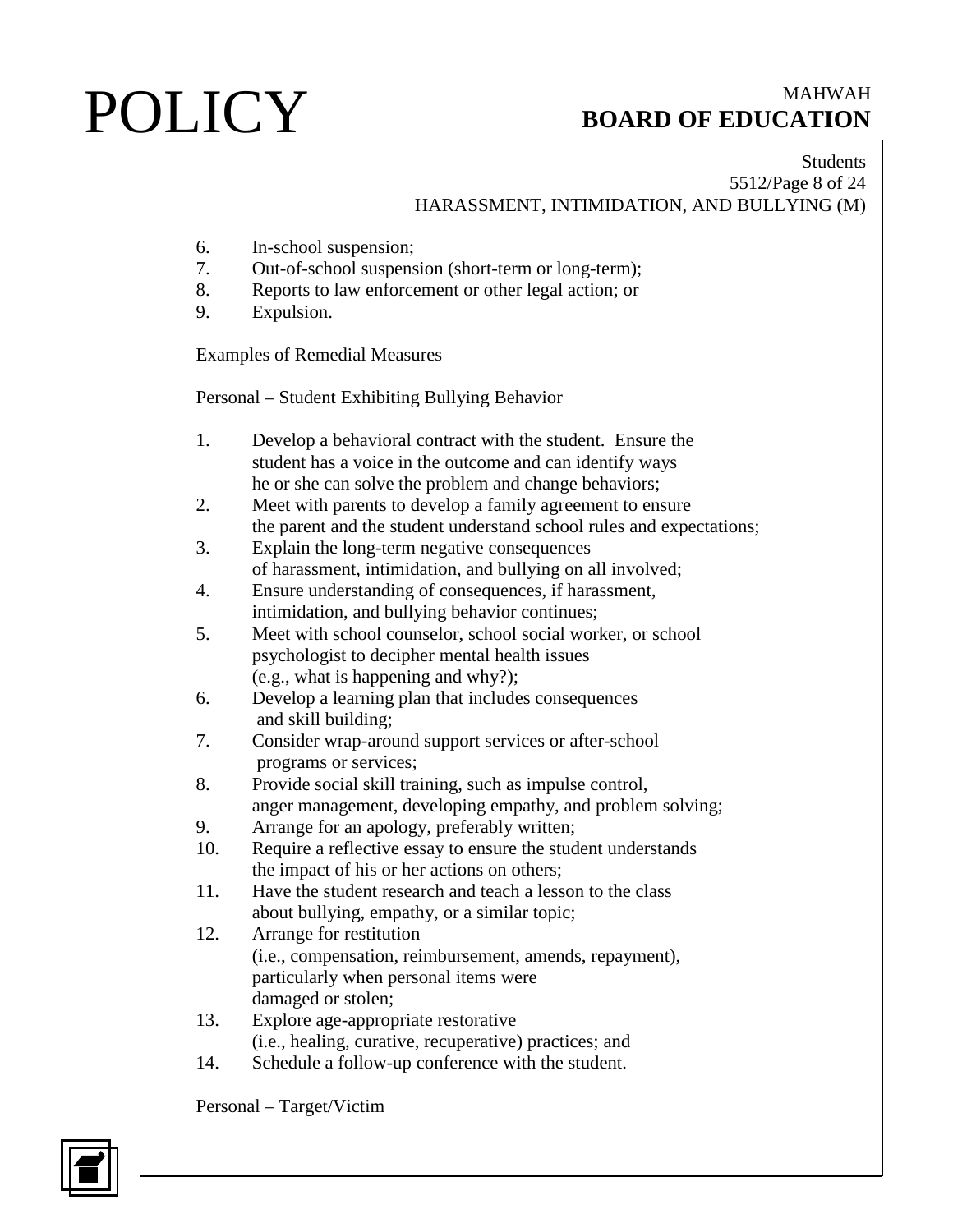### Students 5512/Page 9 of 24 HARASSMENT, INTIMIDATION, AND BULLYING (M)

- 1. Meet with a trusted staff member to explore the student's feelings about the incident;
- 2. Develop a plan to ensure the student's emotional and physical safety at school;
- 3. Have the student meet with the school counselor or school social worker to ensure he or she does not feel responsible for the bullying behavior;
- 4. Ask students to log behaviors in the future;
- 5. Help the student develop skills and strategies for resisting bullying; and
- 6. Schedule a follow-up conference with the student.

Parents, Family, and Community

- 1. Develop a family agreement;
- 2. Refer the family for family counseling; and
- 3. Offer parent education workshops related to bullying and social-emotional learning.

Examples of Remedial Measures – Environmental (Classroom, School Building, or School District)

- 1. Analysis of existing data to identify bullying issues and concerns;
- 2. Use of findings from school surveys (e.g., school climate surveys);
- 3. Focus groups;
- 4. Mailings postal and email;
- 5. Cable access television;
- 6. School culture change;
- 7. School climate improvement;
- 8. Increased supervision in "hot spots" (e.g., locker rooms, hallways, playgrounds, cafeterias, school perimeters, buses);
- 9. Adoption of evidence-based systemic bullying prevention practices and programs;
- 10. Training for all certificated and non-certificated staff to teach effective prevention and intervention skills and strategies;
- 11. Professional development plans for involved staff;

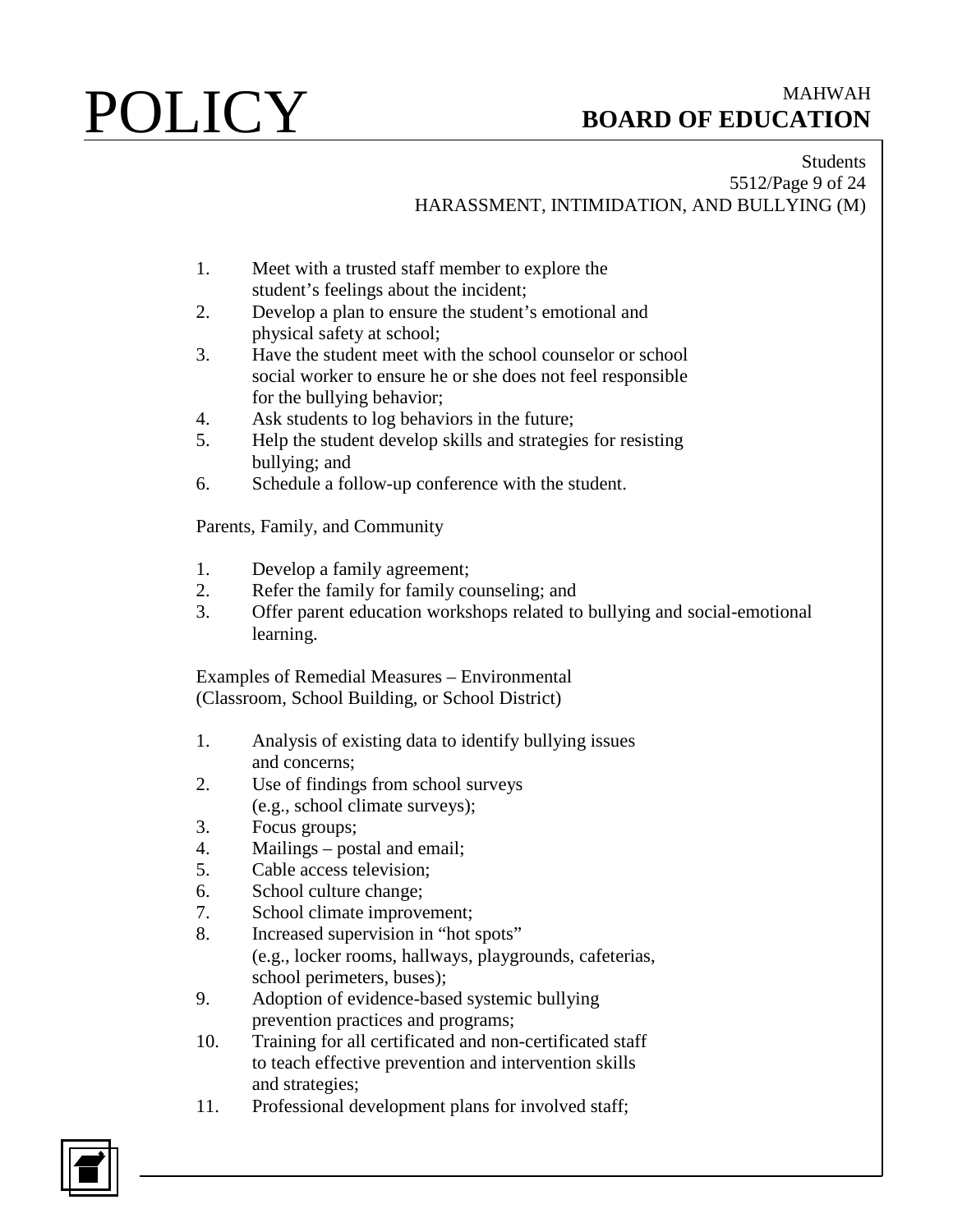### Students 5512/Page 10 of 24 HARASSMENT, INTIMIDATION, AND BULLYING (M)

- 12. Participation of parents and other community members and organizations (e.g., Parent Teacher Associations, Parent Teacher Organizations) in the educational program and in problem-solving bullying issues;
- 13. Formation of professional learning communities to address bullying problems;
- 14. Small or large group presentations for fully addressing the actions and the school's response to the actions, in the context of the acceptable student and staff member behavior and the consequences of such actions;
- 15. School policy and procedure revisions;
- 16. Modifications of schedules;
- 17. Adjustments in hallway traffic;
- 18. Examination and adoption of educational practices for actively engaging students in the learning process and in bonding students to pro-social institutions and people;
- 19. Modifications in student routes or patterns traveling to and from school;
- 20. Supervision of student victims before and after school, including school transportation;
- 21. Targeted use of monitors (e.g., hallway, cafeteria, locker room, playground, school perimeter, bus);
- 22. Targeted use of teacher aides;
- 23. Disciplinary action, including dismissal, for school staff who contributed to the problem;
- 24. Supportive institutional interventions, including participation in the Intervention and Referral Services Team, pursuant to N.J.A.C. 6A:16-8;
- 25. Parent conferences;
- 26. Family counseling;
- 27. Development of a general harassment, intimidation, and bullying response plan;
- 28. Behavioral expectations communicated to students and parents;
- 29. Participation of the entire student body in problem-solving harassment, intimidation, and bullying issues;
- 30. Recommendations of a student behavior or ethics council;
- 31. Participation in peer support groups;
- 32. School transfers; and
- 33. Involvement of law enforcement officers, including school resource officers and juvenile officers or other

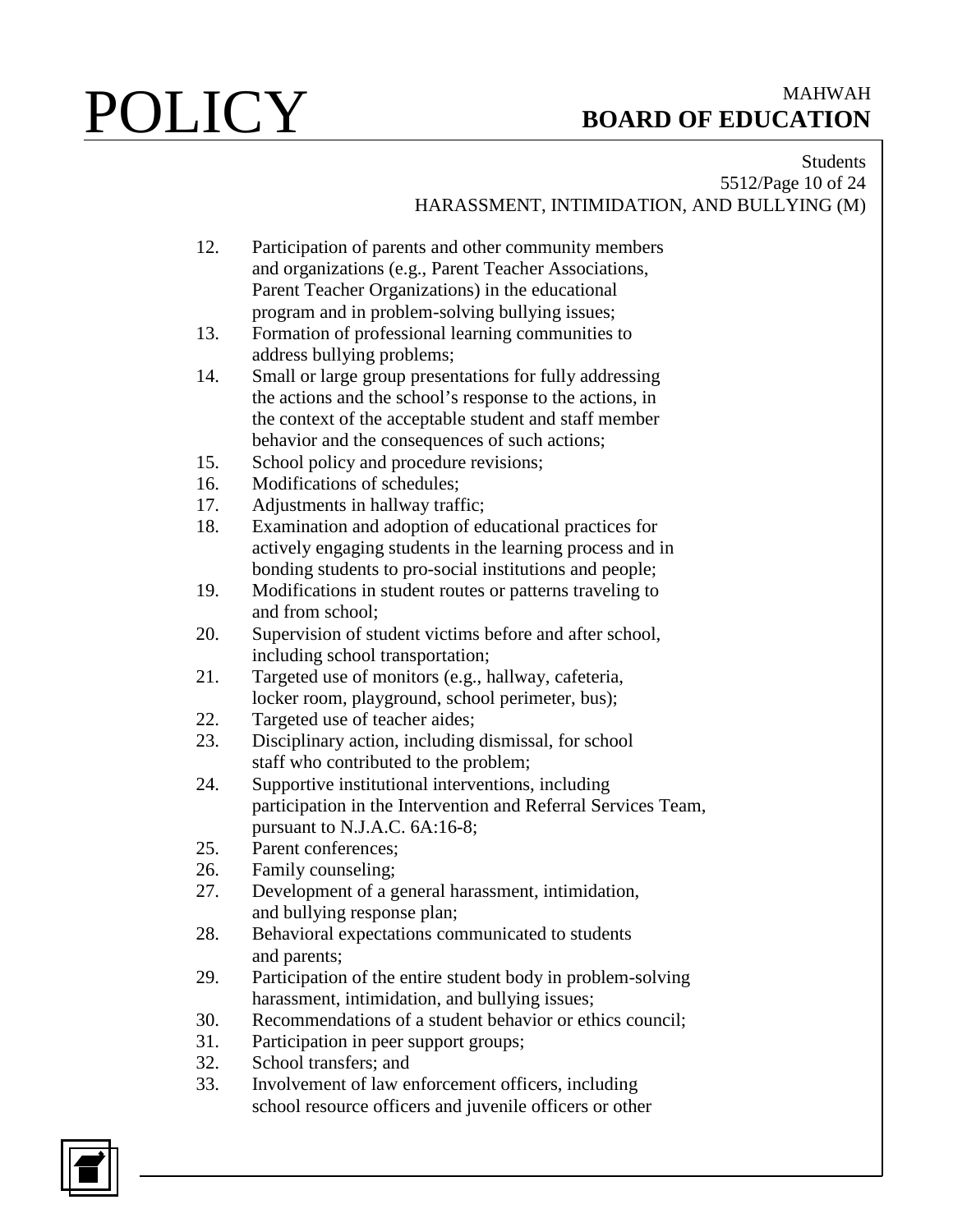### Students 5512/Page 11 of 24 HARASSMENT, INTIMIDATION, AND BULLYING (M)

appropriate legal action.

### Consequences and Appropriate Remedial Actions – Adults

The district will also impose appropriate consequences and remedial actions to an adult who commits an act of harassment, intimidation, or bullying of a student. The consequences may include, but not be limited to: verbal or written reprimand, increment withholding, legal action, disciplinary action, termination, and/or bans from providing services, participating in school district-sponsored programs, or being in school buildings or on school grounds. Remedial measures may include, but not be limited to: in or out-of-school counseling, professional development programs, and work environment modifications.

Target/Victim Support

Districts should identify a range of strategies and resources that will be available to individual victims of harassment, intimidation, and bullying, and respond in a manner that provides relief to victims and does not stigmatize victims or further their sense of persecution. The type, diversity, location, and degree of support are directly related to the student's perception of safety.

Sufficient safety measures should be undertaken to ensure the victims' physical and social-emotional well-being and their ability to learn in a safe, supportive, and civil educational environment.

Examples of support for student victims of harassment, intimidation, and bullying include:

- 1. Teacher aides;<br>2. Hallway and p.
- Hallway and playground monitors;
- 3. Partnering with a school leader;
- 4. Provision of an adult mentor;
- 5. Assignment of an adult "shadow" to help protect the student;
- 6. Seating changes;
- 7. Schedule changes;
- 8. School transfers;
- 9. Before- and after-school supervision;
- 10. School transportation supervision;
- 11. Counseling; and
- 12. Treatment or therapy.

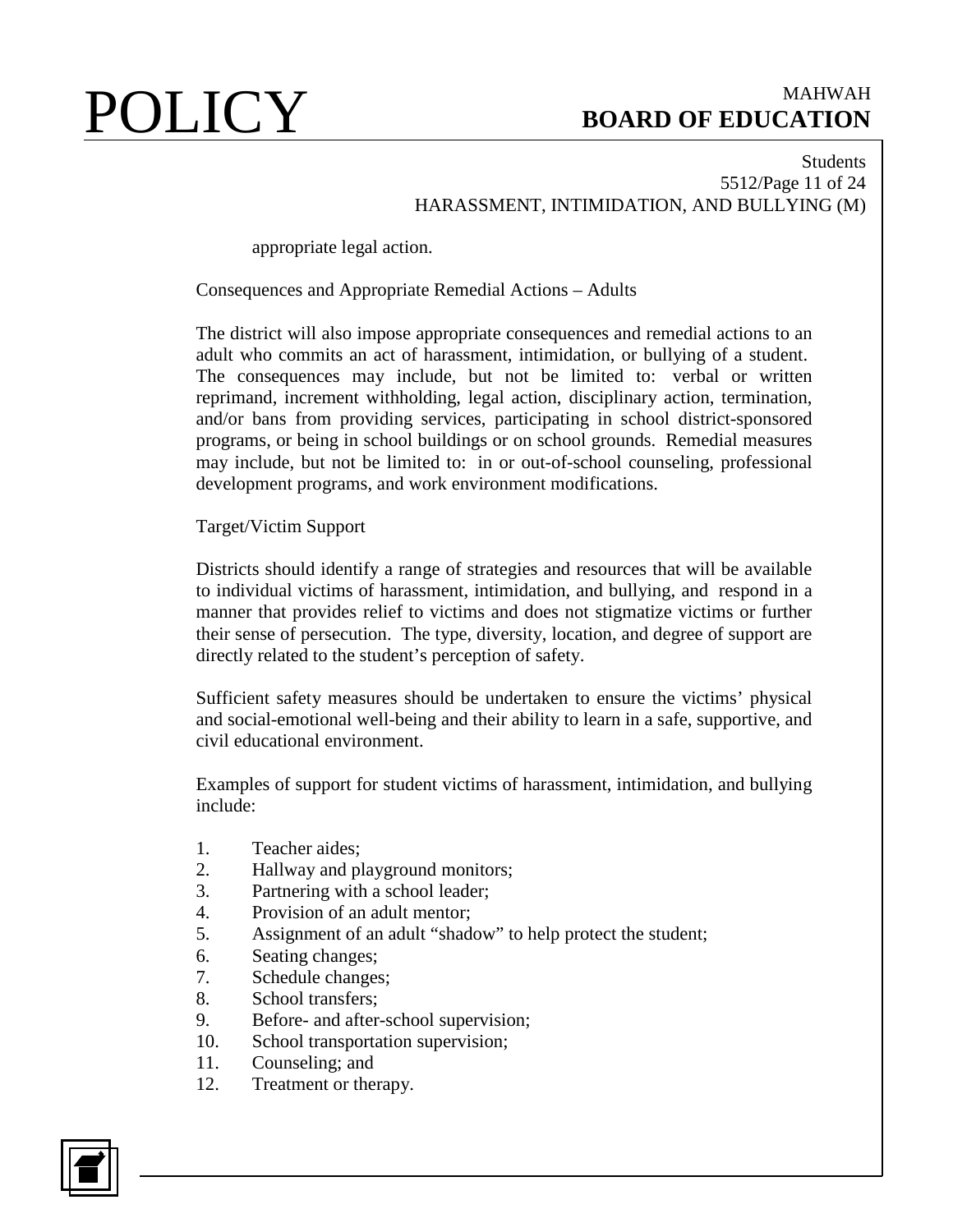### Students 5512/Page 12 of 24 HARASSMENT, INTIMIDATION, AND BULLYING (M)

### E. Harassment, Intimidation, and Bullying Reporting Procedure

The Board of Education requires the Principal at each school to be responsible for receiving complaints alleging violations of this Policy. All Board members, school employees, and volunteers and contracted service providers who have contact with students are required to verbally report alleged violations of this Policy to the Principal or the Principal's designee on the same day when the individual witnessed or received reliable information regarding any such incident. All Board members, school employees, and volunteers and contracted service providers who have contact with students, also shall submit a report in writing to the Principal within two school days of the verbal report.

The Principal or designee will inform the parents of all students involved in alleged incidents, and, as appropriate, may discuss the availability of counseling and other intervention services. The Principal or designee shall take into account the circumstances of the incident when providing notification to parents of all students involved in the reported harassment, intimidation, or bullying incident and when conveying the nature of the incident, including the actual or perceived protected category motivating the alleged offense. The Principal, upon receiving a verbal or written report, may take interim measures to ensure the safety, health, and welfare of all parties pending the findings of the investigation.

Students, parents, and visitors are encouraged to report alleged violations of this Policy to the Principal on the same day when the individual witnessed or received reliable information regarding any such incident.

A person may report, verbally or in writing, an act of harassment, intimidation, or bullying committed by an adult or youth against a student anonymously. The Board will not take formal disciplinary action based solely on the anonymous report.

A Board member or school employee who promptly reports an incident of harassment, intimidation, or bullying and who makes this report in compliance with the procedures set forth in this Policy, is immune from a cause of action for damages arising from any failure to remedy the reported incident.

In accordance with the provisions of N.J.S.A. 18A:37-18, the harassment, intimidation, and bullying law does not prevent a victim from seeking redress under any other available law, either civil or criminal, nor does it create or alter any tort liability.

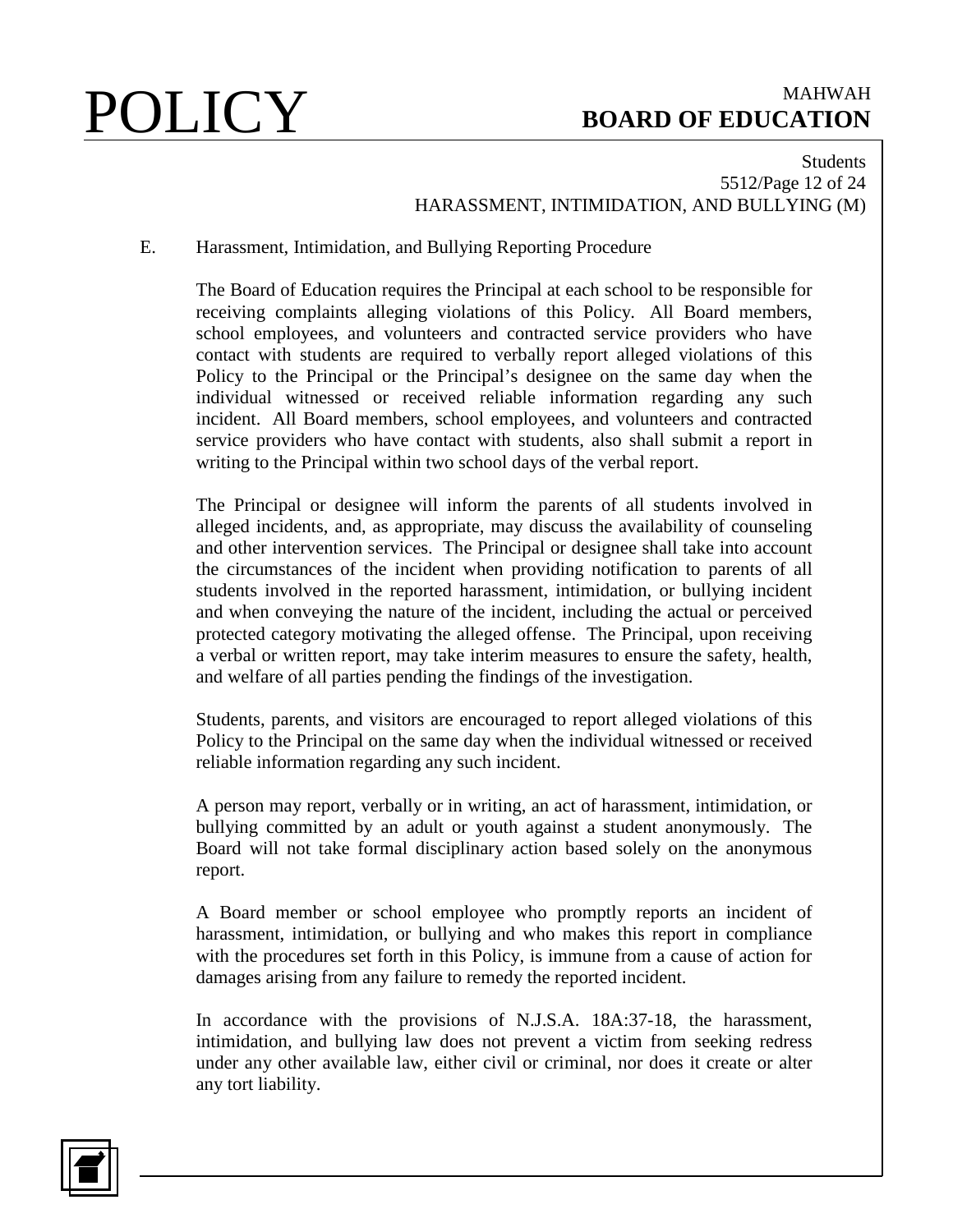### Students 5512/Page 13 of 24 HARASSMENT, INTIMIDATION, AND BULLYING (M)

The district may consider every mechanism available to simplify reporting, including standard reporting forms and/or web-based reporting mechanisms. For anonymous reporting, the district may consider locked boxes located in areas of a school where reports can be submitted without fear of being observed.

A school administrator who receives a report of harassment, intimidation, and bullying from a district employee, and fails to initiate or conduct an investigation, or who should have known of an incident of harassment, intimidation, or bullying and fails to take sufficient action to minimize or eliminate the harassment, intimidation, or bullying, may be subject to disciplinary action.

- F. Anti-Bullying Coordinator, Anti-Bullying Specialist, and School Safety/School Climate Team(s)
	- 1. The Superintendent shall appoint a district Anti-Bullying Coordinator. The Superintendent shall make every effort to appoint an employee of the school district to this position.

The district Anti-Bullying Coordinator shall:

- a. Be responsible for coordinating and strengthening the school district's policies to prevent, identify, and address harassment, intimidation, or bullying of students;
- b. Collaborate with school Anti-Bullying Specialists in the district, the Board of Education, and the Superintendent to prevent, identify, and respond to harassment, intimidation, or bullying of students in the district;
- c. Provide data, in collaboration with the Superintendent, to the Department of Education regarding harassment, intimidation, or bullying of students;
- d. Execute such other duties related to school harassment, intimidation, or bullying as requested by the Superintendent; and
- e. Meet at least twice a school year with the school Anti-Bullying Specialist(s) to discuss and strengthen procedures and policies to prevent, identify, and address harassment, intimidation, and bullying in the district.

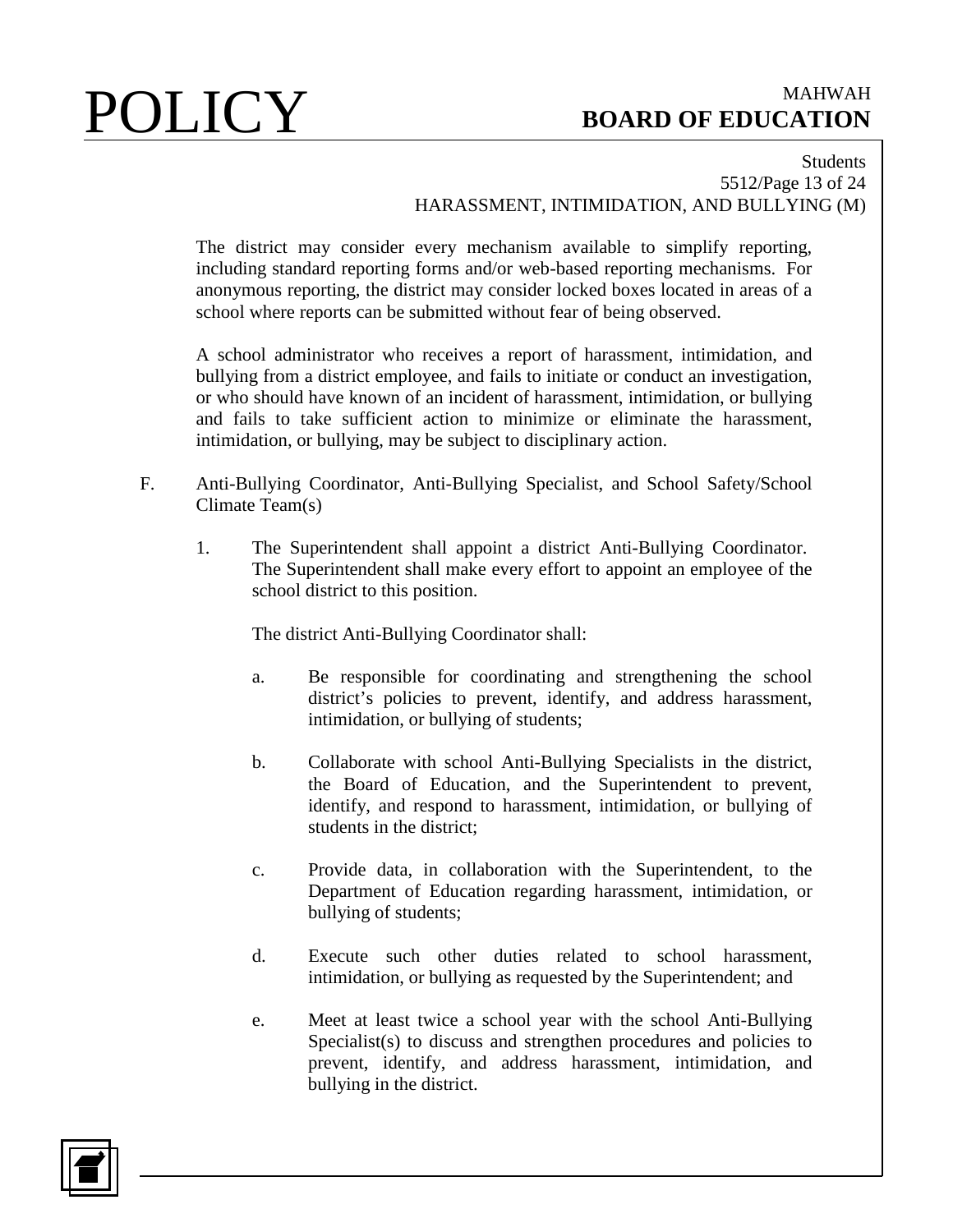### Students 5512/Page 14 of 24 HARASSMENT, INTIMIDATION, AND BULLYING (M)

2. The Principal in each school shall appoint a school Anti-Bullying Specialist. The Anti-Bullying Specialist shall be a guidance counselor, school psychologist, or other certified staff member trained to be the Anti-Bullying Specialist from among the currently employed staff in the school.

The school Anti-Bullying Specialist shall:

- a. Chair the School Safety/School Climate Team as provided in N.J.S.A. 18A:37-21;
- b. Lead the investigation of incidents of harassment, intimidation, or bullying in the school; and
- c. Act as the primary school official responsible for preventing, identifying, and addressing incidents of harassment, intimidation, or bullying in the school.
- 3. A School Safety/School Climate Team shall be formed in each school in the district to develop, foster, and maintain a positive school climate by focusing on the on-going systemic operational procedures and educational practices in the school, and to address issues such as harassment, intimidation, or bullying that affect school climate and culture. Each School Safety/School Climate Team shall meet, at a minimum, two times per school year. The School Safety/School Climate Team shall consist of the Principal or the Principal's designee who, if possible, shall be a senior administrator in the school and the following appointees of the Principal: a teacher in the school; a school Anti-Bullying Specialist; a parent of a student in the school; and other members to be determined by the Principal. The school Anti-Bullying Specialist shall serve as the chair of the School Safety/School Climate Team.

The School Safety/School Climate Team shall:

- a. Receive records of all complaints of harassment, intimidation, or bullying of students that have been reported to the Principal;
- b. Receive copies of all reports prepared after an investigation of an incident of harassment, intimidation, or bullying;
- c. Identify and address patterns of harassment, intimidation, or bullying of students in the school;

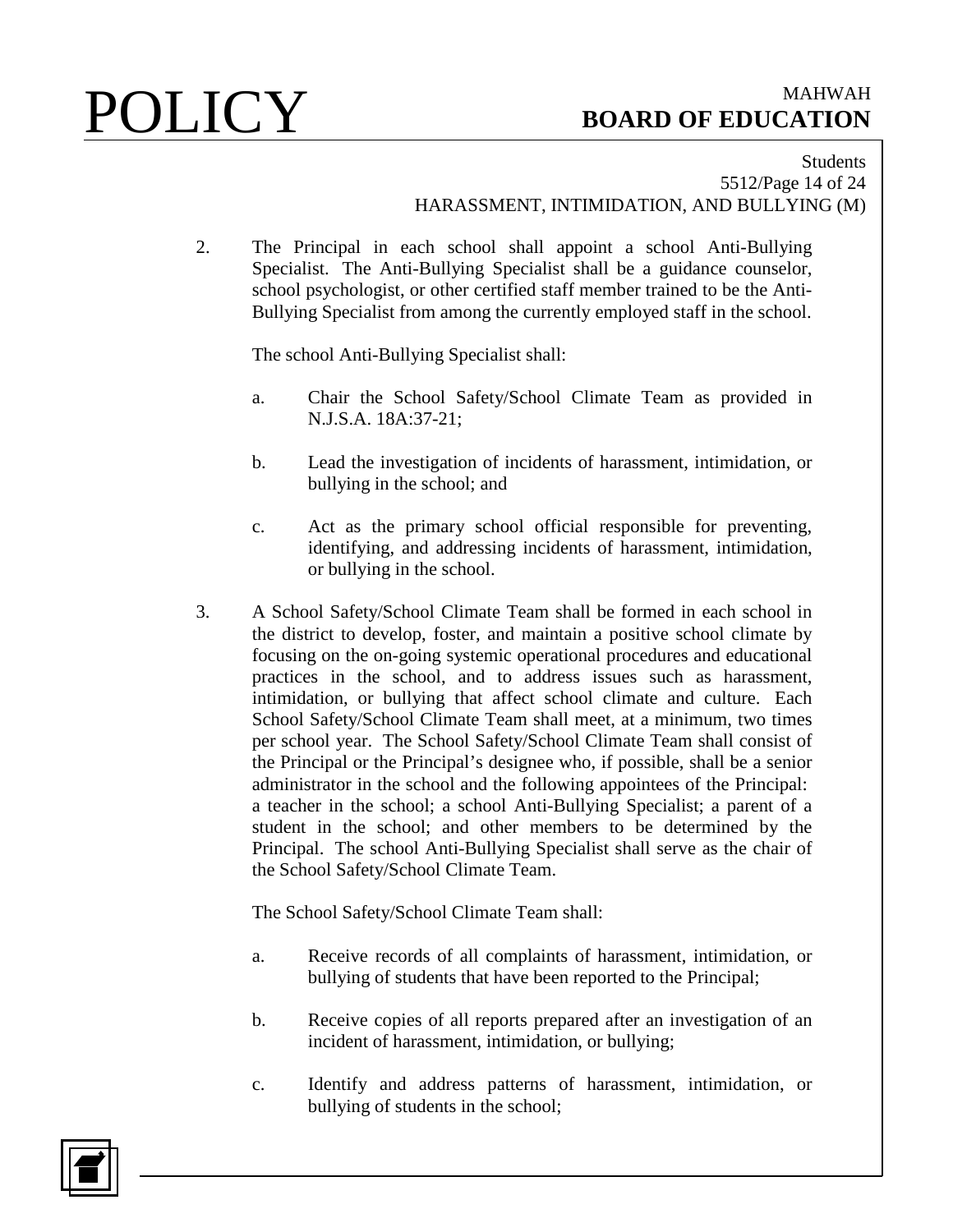### Students 5512/Page 15 of 24 HARASSMENT, INTIMIDATION, AND BULLYING (M)

- d. Review and strengthen school climate and the policies of the school in order to prevent and address harassment, intimidation, or bullying of students;
- e. Educate the community, including students, teachers, administrative staff, and parents, to prevent and address harassment, intimidation, or bullying of students;
- f. Participate in the training required pursuant to the provisions of N.J.S.A. 18A:37-13 et seq. and other training which the Principal or the district Anti-Bullying Coordinator may request. The School Safety/School Climate Team shall be provided professional development opportunities that may address effective practices of successful school climate programs or approaches; and
- g. Execute such other duties related to harassment, intimidation, or bullying as requested by the Principal or district Anti-Bullying Coordinator.

Notwithstanding any provision of N.J.S.A. 18A:37-21 to the contrary, a parent who is a member of the School Safety/School Climate Team shall not participate in the activities of the team set forth in 3. a., b., or c. above or any other activities of the team which may compromise the confidentiality of a student, consistent with, at a minimum, the requirements of the Family Educational Rights and Privacy Act (20 U.S.C. Section 1232 and 34 CFR Part 99), N.J.A.C. 6A:32-7, Student Records and N.J.A.C. 6A:14-2.9, Student Records.

G. Harassment, Intimidation, and Bullying Investigation

The Board requires a thorough and complete investigation to be conducted for each report of violations and complaints which either identify harassment, intimidation, or bullying or describe behaviors that indicate harassment, intimidation, or bullying.

The investigation shall be initiated by the Principal or the Principal's designee within one school day of the verbal report of the incident. The investigation shall be conducted by the school Anti-Bullying Specialist in coordination with the Principal. The Principal may appoint additional personnel who are not school Anti-Bullying Specialists to assist with the investigation. Investigations or complaints concerning adult conduct shall not be investigated by a member of the

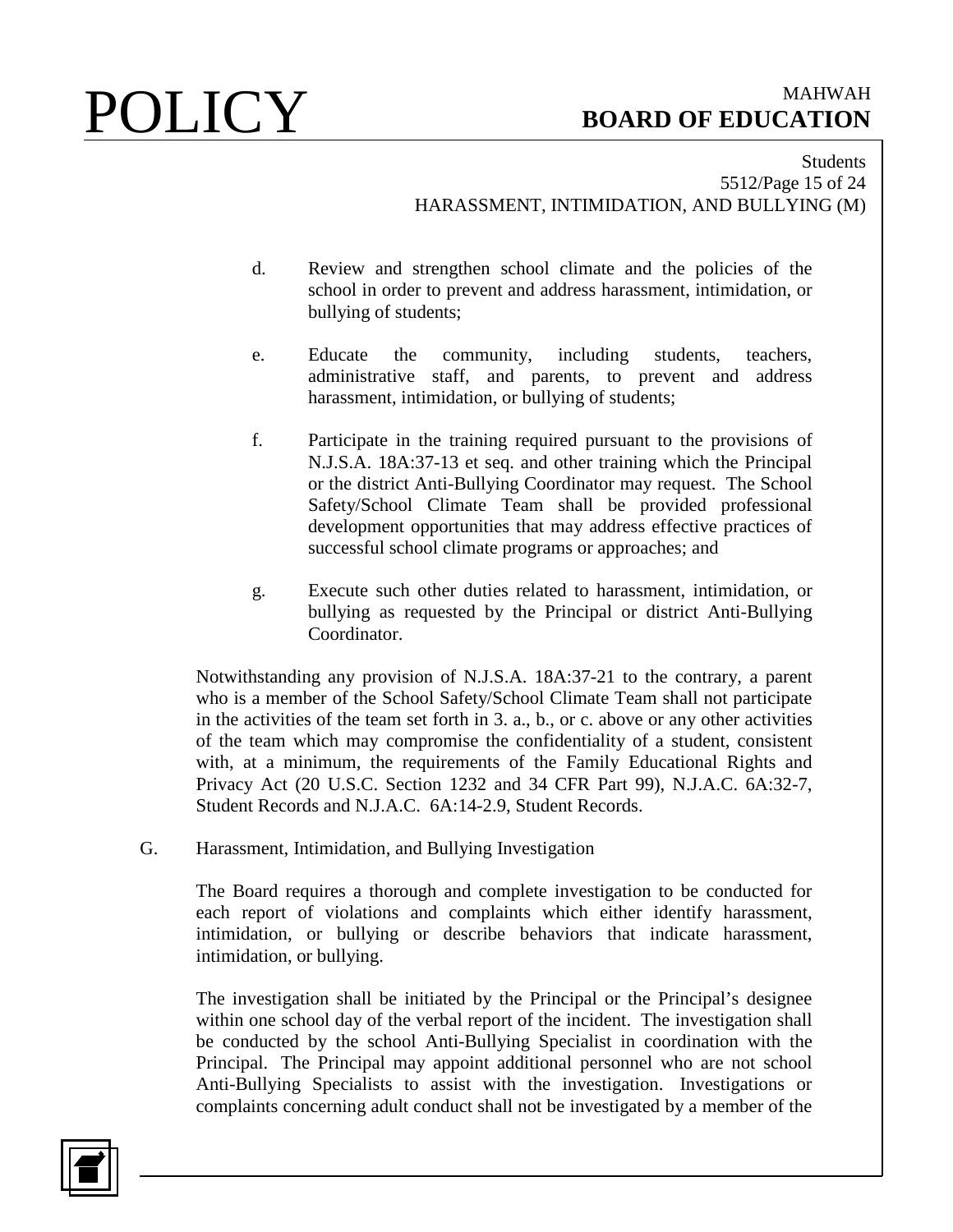### Students 5512/Page 16 of 24 HARASSMENT, INTIMIDATION, AND BULLYING (M)

same bargaining unit as the individual who is the subject of the investigation. An investigation concerning a staff member shall not be conducted by a staff member who is supervised by the staff member being investigated or who is an administrator in the district. The Principal or designee, in consultation with the Superintendent or designee, will appoint a staff member to complete these investigations.

The investigation shall be completed and the written findings submitted to the Principal as soon as possible, but not later than ten school days from the date of the written report of the incident. Should information regarding the reported incident and the investigation be received after the end of the ten-day period, the school Anti-Bullying Specialist shall amend the original report of the results of the investigation to ensure there is an accurate and current record of the facts and activities concerning the reported incident.

The Principal shall proceed in accordance with the Code of Student Conduct, as appropriate, based on the investigation findings. The Principal shall submit the report to the Superintendent within two school days of the completion of the investigation and in accordance with the Administrative Procedures Act (N.J.S.A. 52:14B-1 et seq.). As appropriate to the findings from the investigation, the Superintendent shall ensure the Code of Student Conduct has been implemented and may decide to provide intervention services, order counseling, establish training programs to reduce harassment, intimidation, or bullying and enhance school climate, impose discipline, or take or recommend other appropriate action, as necessary.

The Superintendent shall report the results of each investigation to the Board of Education no later than the date of the regularly scheduled Board of Education meeting following the completion of the investigation. The Superintendent's report shall include information on any consequences imposed under the Code of Student Conduct, any services provided, training established, or other action taken or recommended by the Superintendent.

Parents of involved student offenders and targets/victims shall be provided with information about the investigation, in accordance with Federal and State law and regulation. The information to be provided to parents shall include the nature of the investigation, whether the district found evidence of harassment, intimidation, or bullying, and whether consequences were imposed or services provided to address the incident of harassment, intimidation, or bullying. This information shall be provided in writing within five school days after the results of the investigation are reported to the Board of Education.

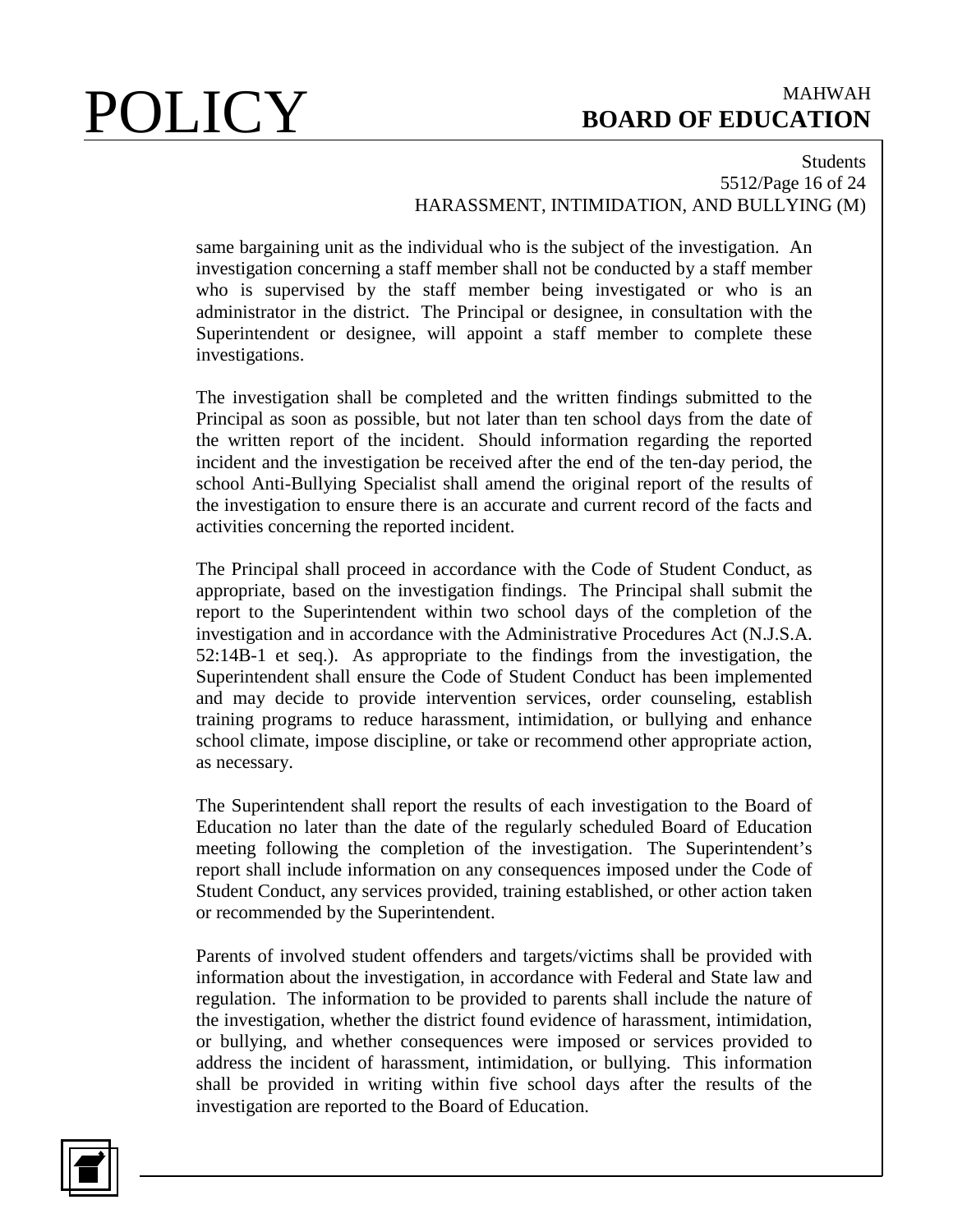### Students 5512/Page 17 of 24 HARASSMENT, INTIMIDATION, AND BULLYING (M)

A parent may request a hearing before the Board of Education after receiving the written information about the investigation. Any request for such a hearing shall be filed with the Board Secretary no later than sixty calendar days after the written information is provided to the parents. The hearing shall be held within ten business days of the request. The Board of Education shall conduct the hearing in executive session, pursuant to the Open Public Meetings Act (N.J.S.A. 10:4-1 et seq.), to protect the confidentiality of the students. At the hearing, the Board may hear testimony from and consider information provided by the school Anti-Bullying Specialist and others, as appropriate, regarding the incident, the findings from the investigation of the incident, recommendations for consequences or services, and any programs instituted to reduce such incidents, prior to rendering a determination.

At the regularly scheduled Board of Education meeting following its receipt of the Superintendent's report on the results of the investigations to the Board or following a hearing in executive session, the Board shall issue a decision, in writing, to affirm, reject, or modify the Superintendent's decision. The Board's decision may be appealed to the Commissioner of Education, in accordance with N.J.A.C. 6A:3, Controversies and Disputes, no later than ninety days after issuance of the Board of Education's decision.

A parent, student, or organization may file a complaint with the Division on Civil Rights within one hundred eighty days of the occurrence of any incident of harassment, intimidation, or bullying based on membership in a protected group as enumerated in the "Law Against Discrimination," P.L.1945, c.169 (C.10:5-1 et seq.).

H. Range of Responses to an Incident of Harassment, Intimidation, or Bullying

The Board shall establish a range of responses to harassment, intimidation, and bullying incidents and the Principal and the Anti-Bullying Specialist shall appropriately apply these responses once an incident of harassment, intimidation, or bullying is confirmed. The Superintendent shall respond to confirmed harassment, intimidation, and bullying, according to the parameters described in this Policy. The range of ways in which school staff will respond shall include an appropriate combination of counseling, support services, intervention services, and other programs. The Board recognizes that some acts of harassment, intimidation, or bullying may be isolated incidents requiring the school officials respond appropriately to the individual(s) committing the acts. Other acts may be so serious or parts of a larger pattern of harassment, intimidation, or bullying that

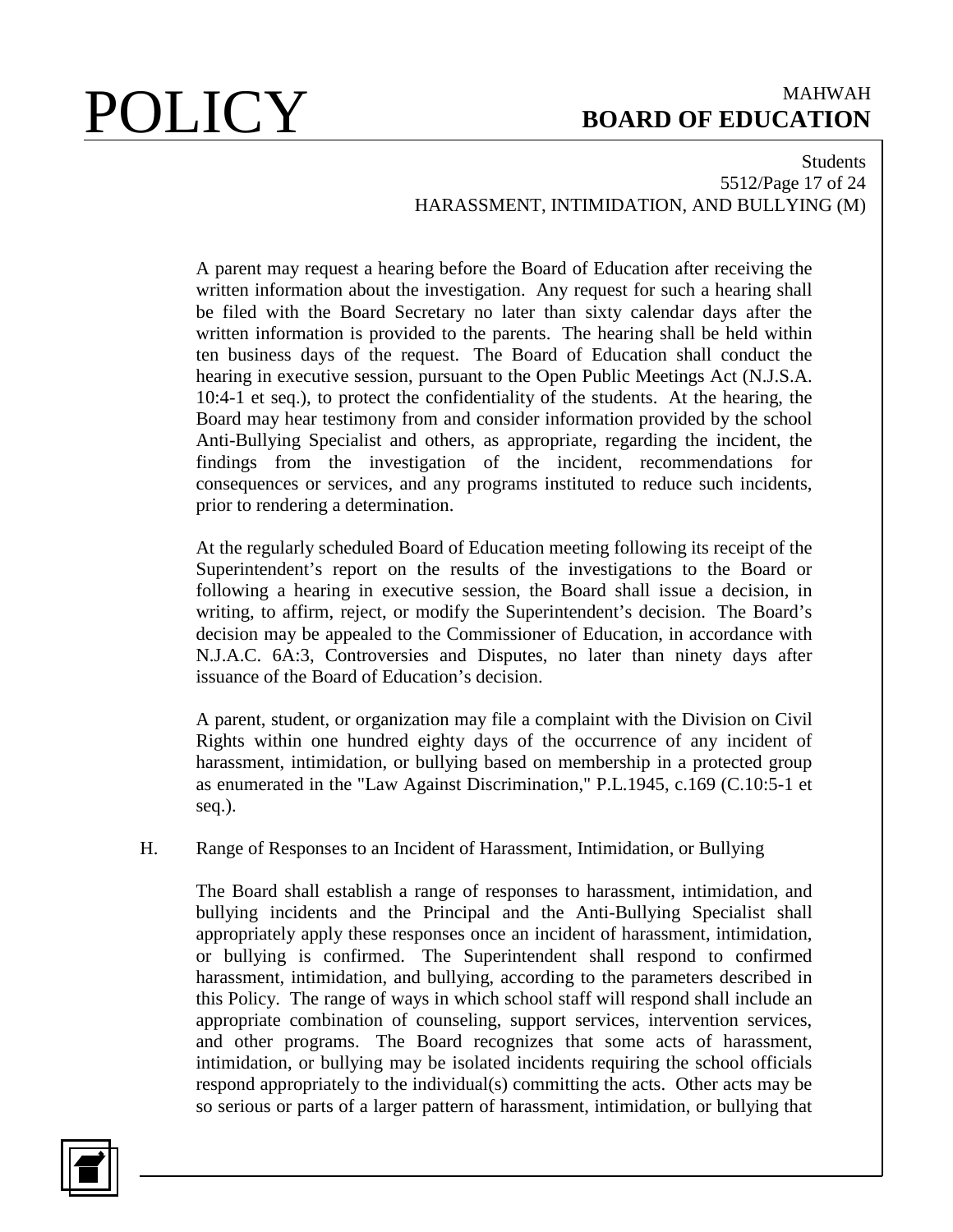### Students 5512/Page 18 of 24 HARASSMENT, INTIMIDATION, AND BULLYING (M)

they require a response either at the classroom, school building, or school district level or by law enforcement officials.

For everyincident of harassment, intimidation, or bullying, the school officials mustrespond appropriately to the individual who committed the act. The range of responses to confirmed harassment, intimidation, or bullying acts should include individual, classroom, school, or district responses, as appropriate to the findings from each incident. Examples of responses that apply to each of these categories are provided below:

- 1. Individual responsescan include consistent and appropriate positive behavioral interventions (e.g., peer mentoring, short-term counseling, life skills groups) intended to remediate the problem behaviors.
- 2. Classroom responses can include class discussions about an incident of harassment, intimidation, or bullying, role plays (when implemented with sensitivity to a student's situation or involvement with harassment, intimidation, and bullying), research projects, observing and discussing audio-visual materials on these subjects, and skill-building lessons in courtesy, tolerance, assertiveness, and conflict management.
- 3. School responses can include theme days, learning station programs, "acts of kindness" programs or awards, use of student survey data to plan prevention and intervention programs and activities, social norms campaigns, posters, public service announcements, "natural helper" or peer leadership programs, "upstander" programs, parent programs, the dissemination of information to students and parents explaining acceptable uses of electronic and wireless communication devices, and harassment, intimidation, and bullying prevention curricula or campaigns.
- 4. District-wide responses can comprise of adoption of school-wide programs, including enhancing the school climate, involving the community in policy review and development, providing professional development coordinating with community-based organizations (e.g., mental health, health services, health facilities, law enforcement, faithbased organizations), launching harassment, intimidation, and bullying prevention campaigns.
- I. Reprisal or Retaliation Prohibited

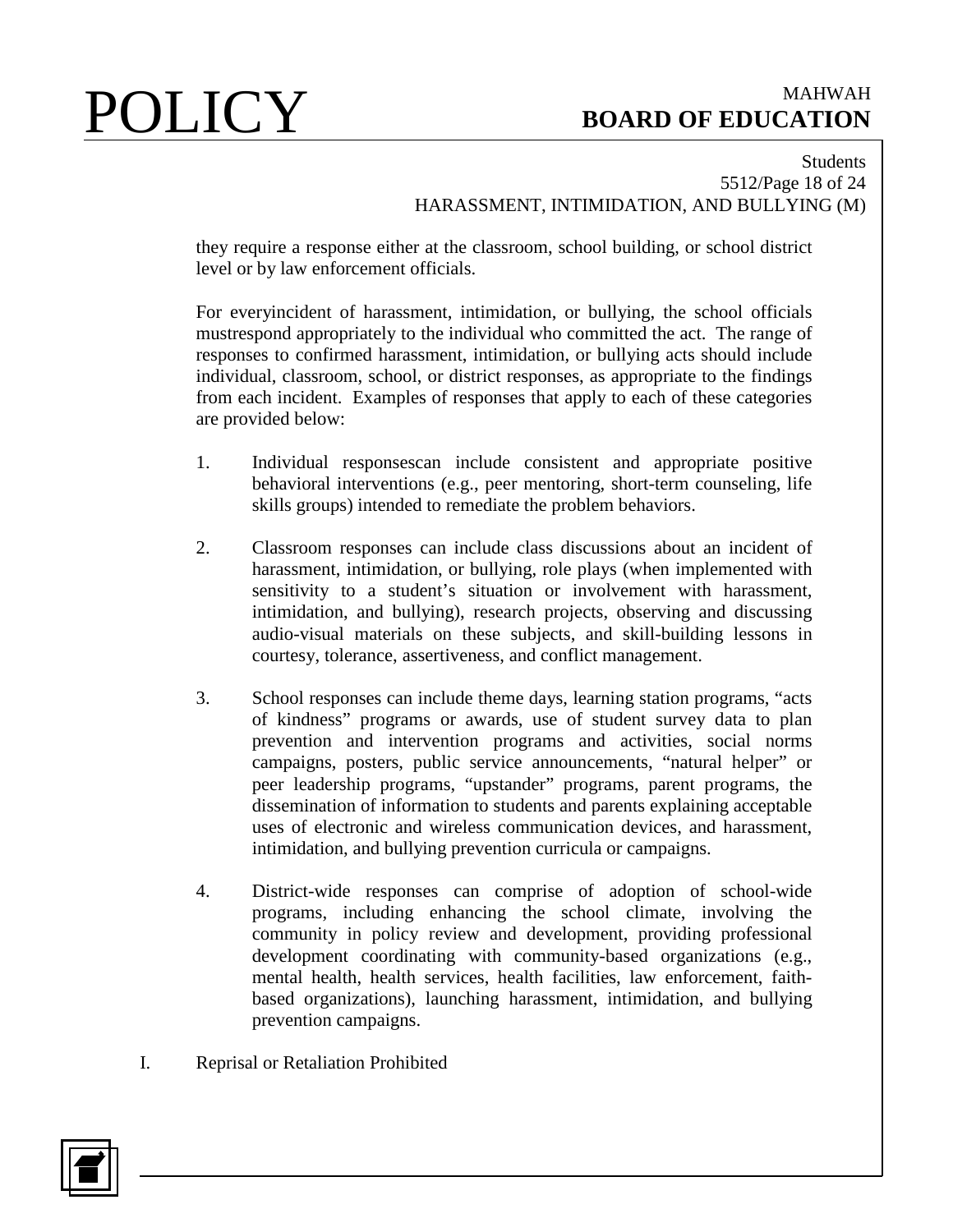### Students 5512/Page 19 of 24 HARASSMENT, INTIMIDATION, AND BULLYING (M)

The Board prohibits a Board member, school employee, contracted service provider who has contact with students, school volunteer, or student from engaging in reprisal, retaliation, or false accusation against a victim, witness, or one with reliable information, or any other person who has reliable information about an act of harassment, intimidation, or bullying or who reports an act of harassment, intimidation, or bullying. The consequence and appropriate remedial action for a person who engages in reprisal or retaliation shall be determined by the administrator after consideration of the nature, severity, and circumstances of the act, in accordance with case law, Federal and State statutes and regulations, and district policies and procedures. All suspected acts of reprisal or retaliation will be taken seriously and appropriate responses will be made in accordance with the totality of the circumstances.

Examples of consequences and remedial measures for students who engage in reprisal or retaliation are listed and described in the Consequences and Appropriate Remedial Actions section of this Policy.

Examples of consequences for a school employee or a contracted service provider who has contact with students who engage in reprisal or retaliation may include, but not be limited to: verbal or written reprimand, increment withholding, legal action, disciplinary action, termination, and/or bans from providing services, participating in school district-sponsored programs, or being in school buildings or on school grounds. Remedial measures may include, but not be limited to: in or out-of-school counseling, professional development programs, and work environment modifications.

Examples of consequences for a Board member who engages in reprisal or retaliation may include, but not be limited to: reprimand, legal action, and other action authorized by statute or administrative code. Remedial measures may include, but not be limited to: counseling and professional development.

J. Consequences and Appropriate Remedial Action for False Accusation

The Board prohibits any person from falsely accusing another as a means of retaliation or as a means of harassment, intimidation, or bullying.

1. Students - Consequences and appropriate remedial action for a student found to have falsely accused another as a means of harassment, intimidation, or bullying or as a means of retaliation may range from positive behavioral interventions up to and including suspension or expulsion, as permitted under N.J.S.A. 18A:37-1 et seq., Discipline of

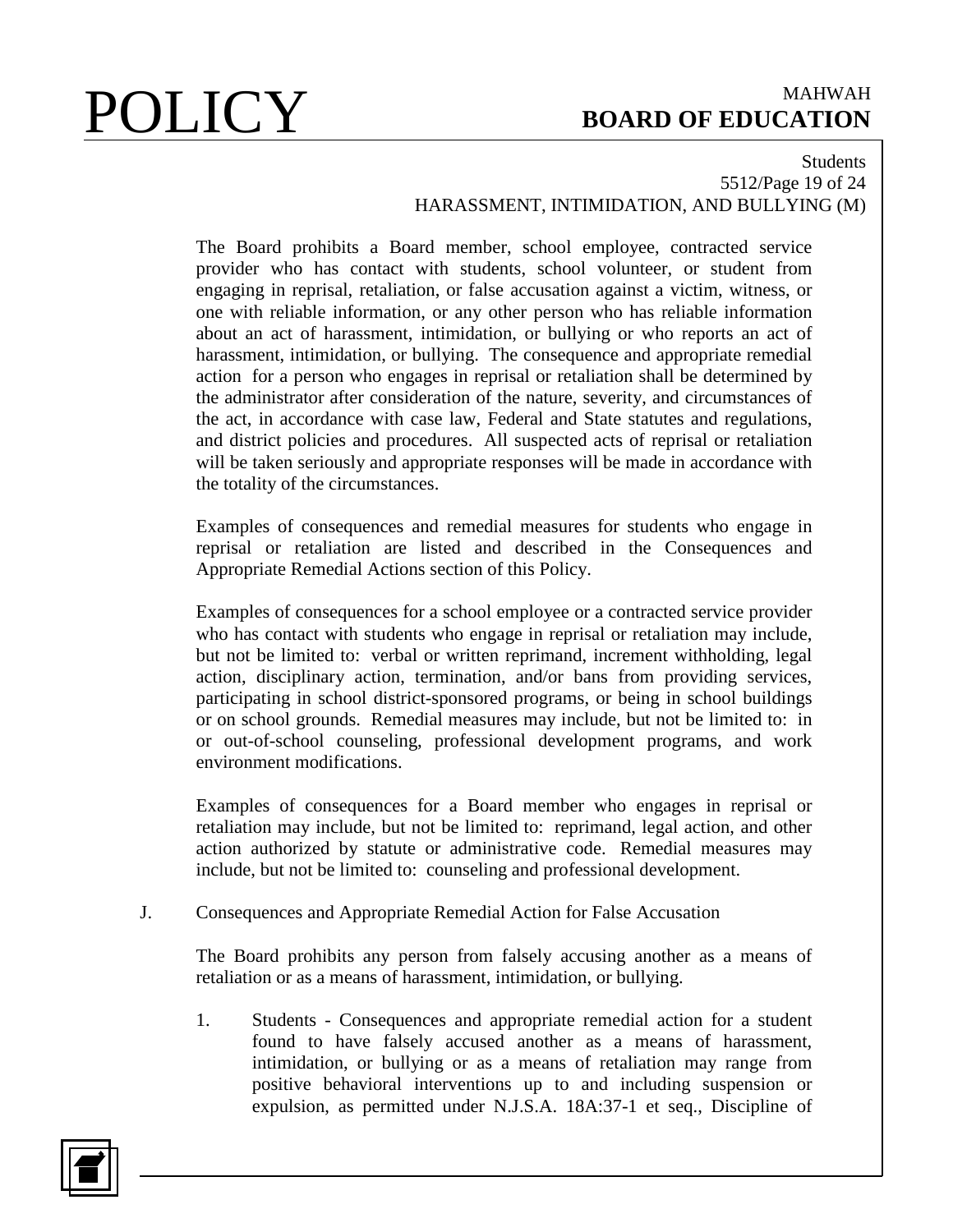### Students 5512/Page 20 of 24 HARASSMENT, INTIMIDATION, AND BULLYING (M)

Students and as set forth in N.J.A.C. 6A:16-7.2, Short-term Suspensions, N.J.A.C. 6A:16-7, Long-term Suspensions and N.J.A.C. 6A:16-7.5, Expulsions and those listed and described in the Consequences and Appropriate Remedial Actions section of this Policy.

- 2. School Employees Consequences and appropriate remedial action for a school employee or contracted service provider who has contact with students found to have falsely accused another as a means of harassment, intimidation, or bullying or as a means of retaliation could entail discipline in accordance with district policies, procedures, and agreements which may include, but not be limited to: reprimand, suspension, increment withholding, termination, and/or bans from providing services, participating in school district-sponsored programs, or being in school buildings or on school grounds. Remedial measures may include, but not be limited to: in or out-of-school counseling, professional development programs, and work environment modifications.
- 3. Visitors or Volunteers Consequences and appropriate remedial action for a visitor or volunteer found to have falsely accused another as a means of harassment, intimidation, or bullying or as a means of retaliation could be determined by the school administrator after consideration of the nature, severity, and circumstances of the act, including law enforcement reports or other legal actions, removal of buildings or grounds privileges, or prohibiting contact with students or the provision of student services. Remedial measures may include, but not be limited to: in or out-of-school counseling, professional development programs, and work environment modifications.
- K. Harassment, Intimidation, and Bullying Policy Publication and Dissemination

This Policy will be disseminated annually by the Superintendent to all school employees, contracted service providers who have contact with students, school volunteers, students, and parents who have children enrolled in a school in the district, along with a statement explaining the Policy applies to all acts of harassment, intimidation, or bullying, pursuant to N.J.S.A. 18A:37-14 that occur on school property, at school-sponsored functions, or on a school bus and, as appropriate, acts that occur off school grounds.

The Superintendent shall ensure that notice of this Policy appears in the student handbook and all other publications of the school district that set forth the

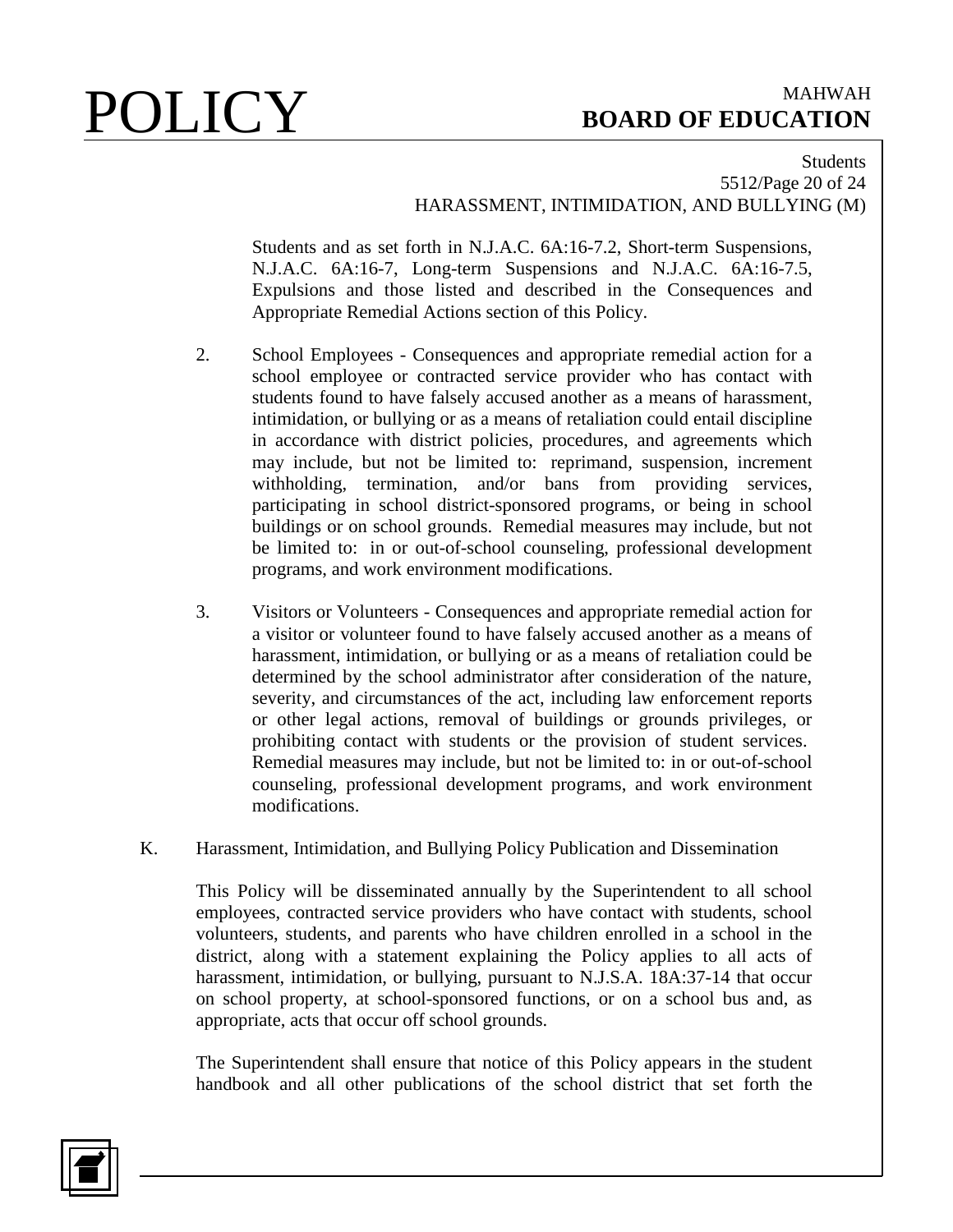### Students 5512/Page 21 of 24 HARASSMENT, INTIMIDATION, AND BULLYING (M)

comprehensive rules, procedures, and standards for schools within the school district.

The Superintendent shall post a link to the district's Harassment, Intimidation, and Bullying Policy that is prominently displayed on the homepage of the school district's website. The district will notify students and parents this Harassment, Intimidation, and Bullying Policy is available on the school district's website.

The Superintendent shall post the name, school phone number, school address, and school email address of the district Anti-Bullying Coordinator on the home page of the school district's website. Each Principal shall post the name, school phone number, address, and school email address of both the Anti-Bullying Specialist and the district Anti-Bullying Coordinator on the home page of each school's website.

### L. Harassment, Intimidation, and Bullying Training and Prevention Programs

The Superintendent and Principal(s) shall provide training on the school district's Harassment, Intimidation, and Bullying Policy to current and new school employees; including administrators, instructors, student support services, administrative/office support, transportation, food service, facilities/maintenance; contracted service providers; and volunteers who have significant contact with students; and persons contracted by the district to provide services to students. The training shall include instruction on preventing bullying on the basis of the protected categories enumerated in N.J.S.A. 18A:37-14 and other distinguishing characteristics that may incite incidents of discrimination, harassment, intimidation, or bullying.

Each public school teacher and educational services professional shall be required to complete at least two hours of instruction in harassment, intimidation, and bullying prevention within each five year professional development period as part of the professional development requirement pursuant to N.J.S.A. 18:37-22.d. The required two hours of suicide prevention instruction shall include information on the risk of suicide and incidents of harassment, intimidation, or bullying and information on reducing the risk of suicide in students who are members of communities identified as having members at high risk of suicide.

Each newly elected or appointed Board member must complete, during the first year of the member's first term, a training program on harassment, intimidation, and bullying in accordance with the provisions of N.J.S.A. 18A:12-33.

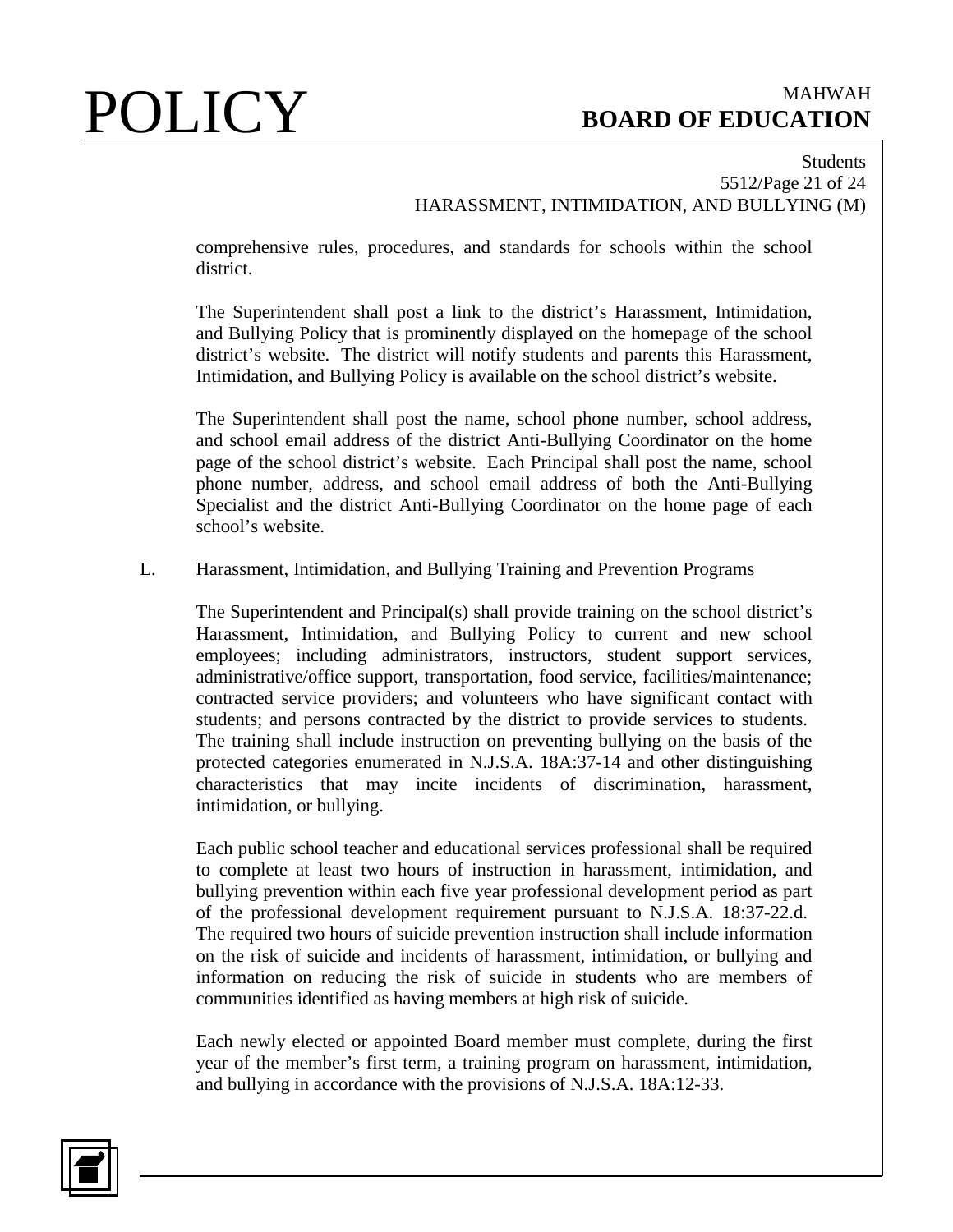### Students 5512/Page 22 of 24 HARASSMENT, INTIMIDATION, AND BULLYING (M)

The school district shall provide time during the usual school schedule for the Anti-Bullying Coordinator and each school Anti-Bullying Specialist to participate in harassment, intimidation, and bullying training programs.

A school leader shall complete school leader training that shall include information on the prevention of harassment, intimidation, and bullying as required in N.J.S.A. 18A:26-8.2.

The school district shall annually observe a "Week of Respect" beginning with the first Monday in October. In order to recognize the importance of character education, the school district will observe the week by providing age-appropriate instruction focusing on the prevention of harassment, intimidation, and bullying as defined in N.J.S.A. 18A:37-14. Throughout the school year the district will provide ongoing age-appropriate instruction on preventing harassment, intimidation, or bullying, in accordance with the Core Curriculum Content Standards, pursuant to N.J.S.A. 18A:37-29.

The school district and each school in the district will annually establish, implement, document, and assess harassment, intimidation, and bullying prevention programs or approaches, and other initiatives in consultation with school staff, students, administrators, volunteers, parents, law enforcement, and community members. The programs or approaches and other initiatives shall be designed to create school-wide conditions to prevent and address harassment, intimidation, and bullying in accordance with the provisions of N.J.S.A. 18A:37- 17 et seq.

M. Harassment, Intimidation, and Bullying Policy Reevaluation, Reassessment and Review

The Superintendent shall develop and implement a process for annually discussing the school district's Harassment, Intimidation, and Bullying Policy with students.

The Superintendent, Principal(s), and the Anti-Bullying Coordinator, with input from the schools' Anti-Bullying Specialists, shall annually conduct a reevaluation, reassessment, and review of the Harassment, Intimidation, and Bullying Policy, and any report(s) and/or finding(s) of the School Safety/School Climate Team(s). The Superintendent shall recommend to the Board necessary revisions and additions to the Policy consistent with N.J.S.A. 18A:37-15.c., as well as to harassment, intimidation, and bullying prevention programs and approaches based on the findings from the evaluation, reassessment, and review.

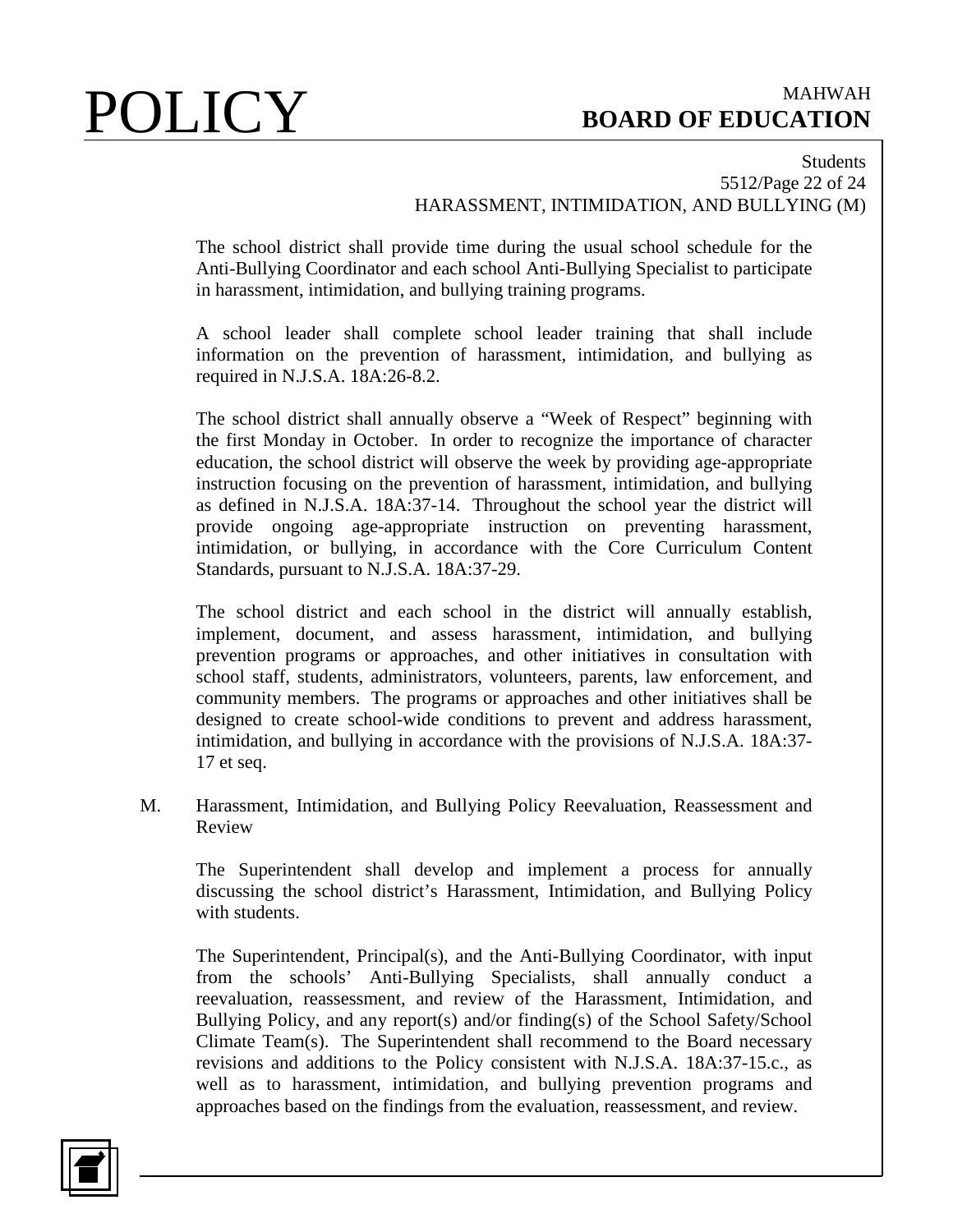### Students 5512/Page 23 of 24 HARASSMENT, INTIMIDATION, AND BULLYING (M)

N. Reports to Board of Education and New Jersey Department of Education

The Superintendent shall report two times each school year, between September 1 and January 1 and between January 1 and June 30 at a public hearing all acts of violence, vandalism, and harassment, intimidation, and bullying which occurred during the previous reporting period in accordance with the provisions of N.J.S.A. 18A:17-46. The information shall also be reported to the New Jersey Department of Education in accordance with N.J.S.A. 18A:17-46.

O. School and District Grading Requirements

Each school and each district shall receive a grade for the purpose of assessing their efforts to implement policies and programs consistent with the provisions of N.J.S.A. 18:37-13 et seq. The grade received by a school and the district shall be posted on the homepage of the school's website and the district's website in accordance with the provisions of N.J.S.A. 18A:17-46. A link to the report that was submitted by the Superintendent to the Department of Education shall also be available on the school district's website. This information shall be posted on the websites within ten days of receipt of the grade for each school and the district.

P. Reports to Law Enforcement

Some acts of harassment, intimidation, and bullying may be bias-related acts and potentially bias crimes and school officials must report to law enforcement officials either serious acts or those which may be part of a larger pattern in accordance with the provisions of the Memorandum of Agreement Between Education and Law Enforcement Officials.

Q. Collective Bargaining Agreements and Individual Contracts

Nothing in N.J.S.A. 18A:37-13.1 et seq. may be construed as affecting the provisions of any collective bargaining agreement or individual contract of employment in effect on the Anti-Bullying Bill of Rights Act's effective date (January 5, 2011). N.J.S.A. 18A:37-30.

The Board of Education prohibits the employment of or contracting for school staff positions with individuals whose criminal history record check reveals a record of conviction for a crime of bias intimidation or conspiracy to commit or attempt to commit a crime of bias intimidation.